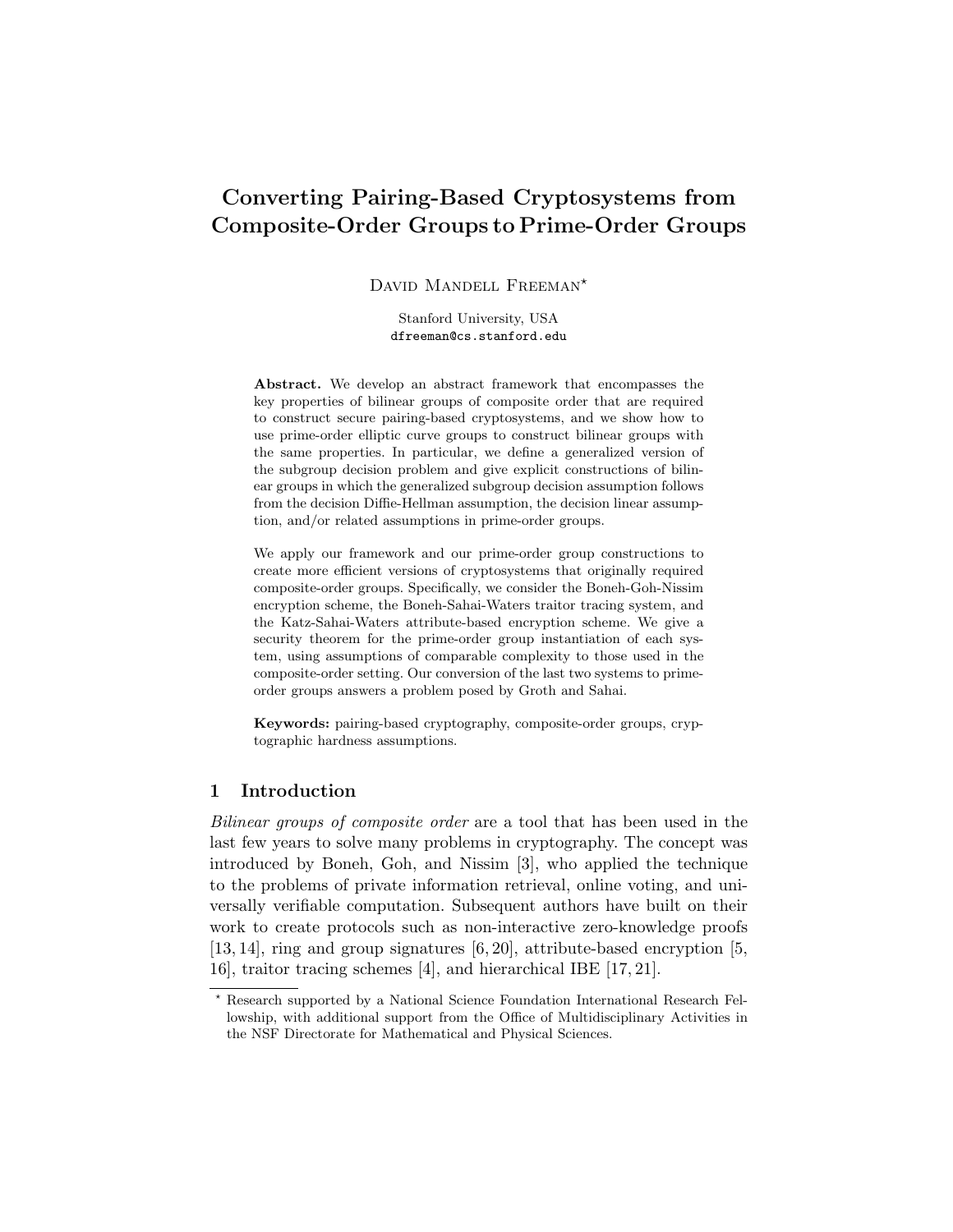Bilinear groups of composite order are pairs of abelian groups  $(\mathbb{G}, \mathbb{G}_t)$ , each of composite order  $N = pq$ , equipped with a nondegenerate bilinear map  $e : \mathbb{G} \times \mathbb{G} \to \mathbb{G}_t$ . Cryptosystems using bilinear groups of composite order usually base their security on variants of the subgroup decision assumption. Informally, this assumption says that given an element  $q \in \mathbb{G}$ , there is no efficient algorithm to determine whether  $g$  has order  $p$ . In particular, the assumption implies that it is infeasible to factor the group order N.

While the subgroup decision assumption is a useful tool for constructing secure protocols, it presents significant obstacles to implementing these protocols in practice. The only known instantiations of compositeorder bilinear groups use elliptic curves (or more generally, abelian varieties) over finite fields. Since the elliptic curve group order  $n$  must be infeasible to factor, it must be at least (say) 1024 bits. On the other hand, the size of a prime-order elliptic curve group that provides an equivalent level of security is 160 bits [1]. As a result, group operations and especially pairing computations are prohibitively slow on composite-order curves: a Tate pairing on a 1024-bit composite-order elliptic curve is roughly 50 times slower than the same pairing on a comparable prime-order curve [18], and this performance gap will only get worse at higher security levels.

In short, requiring that the group order be infeasible to factor negates the principal advantage of elliptic curve cryptography over factoringbased systems, namely, that there is no known subexponential-time algorithm for computing discrete logarithms on an elliptic curve, while there is such an algorithm for factoring. Thus for efficient implementations we seek versions of protocols that use only prime-order elliptic curve groups. Developing these protocols is the main goal of this paper. In particular, we do the following:

- We develop an abstract framework that encompasses the key properties of bilinear groups of composite order, and we show how to use prime-order elliptic curves to construct bilinear groups with the same properties.
- We apply our framework and our prime-order construction to **create** more efficient versions of cryptosystems that originally used composite-order groups. Specifically, we consider:

1. The Boneh-Goh-Nissim encryption scheme [3],

- 2. The Boneh-Sahai-Waters traitor tracing system [4], and
- 3. The Katz-Sahai-Waters attribute-based encryption scheme [16].

Our conversion of the last two systems to prime-order groups answers a problem posed by Groth and Sahai [14, Section 9], who themselves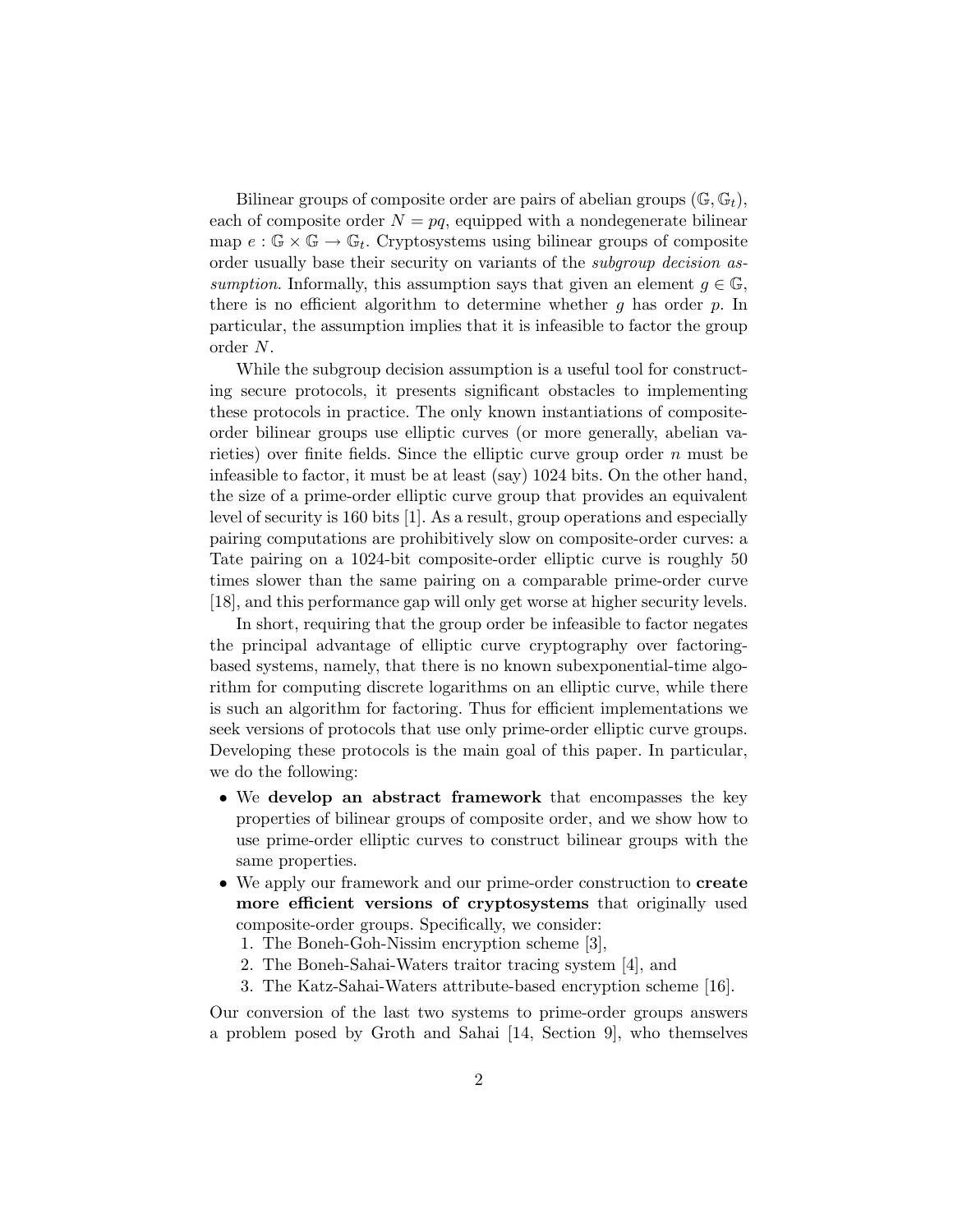implicitly use our framework to construct non-interactive proof systems using either composite-order or prime-order groups.

Outline and Summary of Results. The starting point for our abstract framework is the fact that the subgroup decision assumption defined by Boneh, Goh, and Nissim depends only on the existence of a group G for which it is infeasible to determine if an element  $g \in G$  lies in a given proper subgroup  $G_1$  of G. This observation gives us a more general subgroup decision assumption in the language of abstract groups (see Section 2).

Our construction using prime-order groups is based on the observation, used implicitly by Cramer and Shoup [7] and articulated explicitly by Gjøsteen [12], that the decision Diffie-Hellman (DDH) assumption is a generalized subgroup decision assumption. Specifically, suppose we are given a cyclic group  $\mathbb{G}$  and elements  $g, g^a, g^b, g^c \in \mathbb{G}$ . Then the DDH assumption for G says exactly that it is infeasible to determine whether  $(g^b, g^c)$  is in the cyclic subgroup of  $\mathbb{G} \times \mathbb{G}$  generated by  $(g, g^a)$ . Thus any protocol that requires two groups  $G_1 \subset G$  in which the generalized subgroup decision assumption holds can be instantiated using  $G = \mathbb{G} \times \mathbb{G}$  and  $G_1 = \langle (g_1, g_2) \rangle$ , where G is a cyclic group in which the DDH assumption holds and  $g_1, g_2$  are random elements of  $\mathbb{G}$ .

More generally, we can use  $G = \mathbb{G}^n$  for any  $n \geq 2$  and let  $G_1$  be a rank-k subgroup for any  $1 \leq k \leq n$ . In this case the subgroup decision assumption in G follows from the k-Linear assumption in  $\mathbb{G}$ , which generalizes the DDH assumption. In particular, the 1-Linear assumption is DDH, while the 2-Linear assumption is the *decision linear assumption*. This more general construction makes explicit a relationship noticed by several previous authors (e.g.,  $[14, 21]$ ), namely, that functionality that can be achieved in composite-order groups under the subgroup decision assumption can also be achieved in prime-order groups under either the DDH or the decision linear assumption.

If the group  $\mathbb G$  is equipped with a pairing  $\hat{e}: \mathbb G \times \mathbb G \to \mathbb G_t$ , then applying  $\hat{e}$  componentwise defines a pairing on  $G = \mathbb{G}^n$ . However, such a "symmetric" pairing (which only exists on supersingular elliptic curves) can be used to solve DDH in G, so in this case our DDH-based construction is not secure. To get around this problem we use the fact that on ordinary (i.e., non-supersingular) elliptic curves there are two distinguished subgroups, denoted  $\mathbb{G}_1$  and  $\mathbb{G}_2$ , in which DDH is believed to be infeasible for sufficiently large group orders. We can thus apply our construction twice to produce groups  $G = \mathbb{G}_1^n$ ,  $H = \mathbb{G}_2^n$ ,  $G_t = \mathbb{G}_t^m$  (for some m), and an "asymmetric" pairing  $e: G \times H \to G_t$ . If the DDH assumption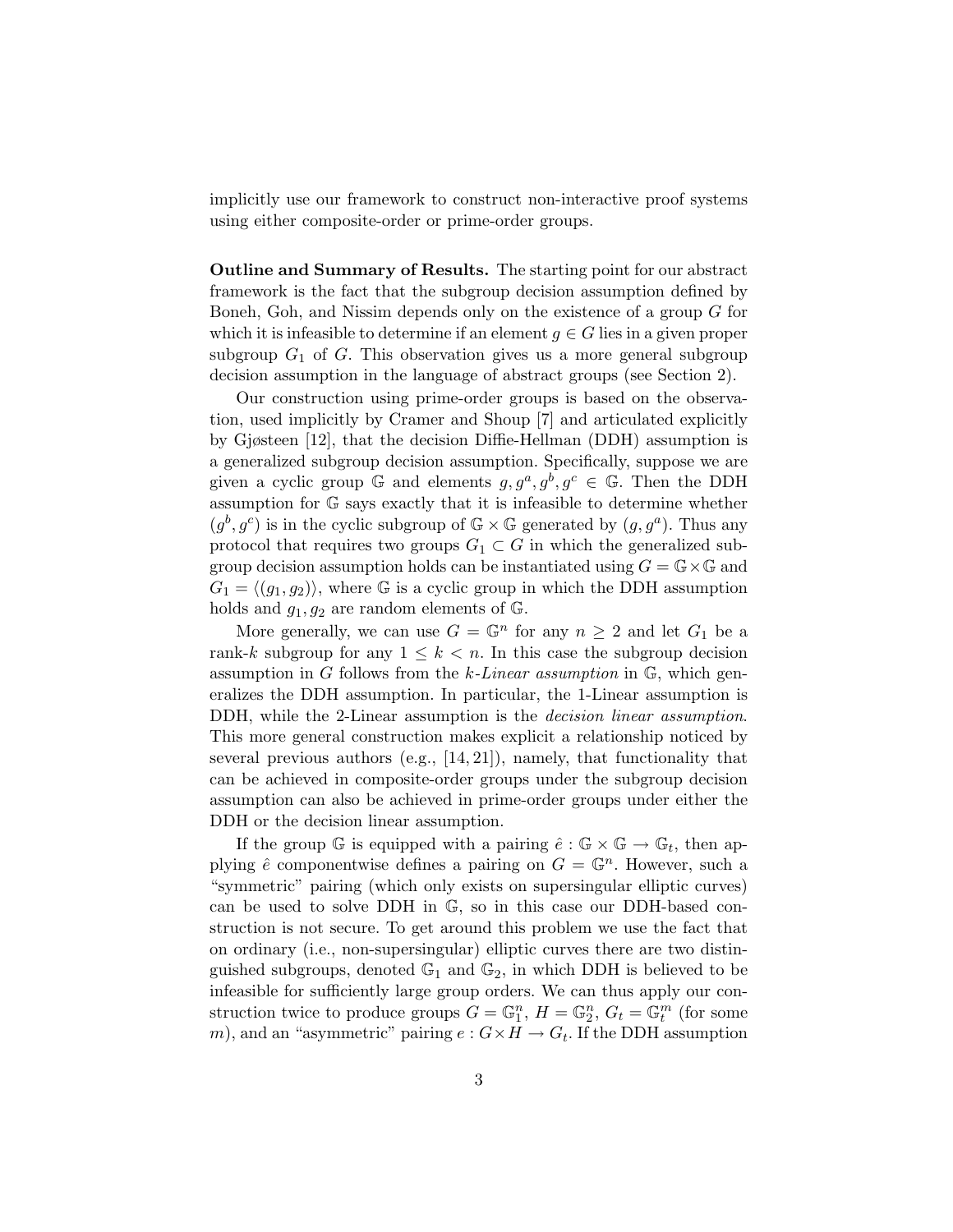holds in  $\mathbb{G}_1$  and  $\mathbb{G}_2$ , then the subgroup decision assumption holds in G and H. (If using the d-Linear assumption with  $d \geq 2$ , we can remain in the symmetric setting.)

While the security of composite-order group protocols depends on (variants of) the subgroup decision assumption, the correctness of these protocols depends on the groups having certain additional properties. In some cases, the groups  $G, H, G_t$  must be equipped with projection maps  $\pi_1, \pi_2, \pi_t$  that map them onto proper subgroups and commute with the pairing. In other cases, the groups must decompose into subgroups  $G \cong \prod G_i$  and  $H \cong \prod H_i$  such that the pairing restricted to  $G_i \times H_j$ is trivial whenever  $i \neq j$ . In Section 3 we define these properties in our abstract framework and show how to instantiate them in the product groups  $\mathbb{G}_1^n$ ,  $\mathbb{G}_2^n$ .

Sections 2 and 3 give us the framework and the tools necessary to convert composite-order group protocols to prime-order groups. Section 4 analyzes the efficiency gains realized in terms of the number of bits needed to represent group elements. For example, at a security level equivalent to 80-bit AES, ciphertexts in the Boneh-Goh-Nissim cryptosystem can be up to three times smaller when instantiated using our prime-order construction than in the original composite-order system. At the 256-bit security level the improvement can be as large as a factor of 12.

In Section 5 we describe in detail the conversion procedure for the Boneh-Goh-Nissim cryptosystem, and in Section 6 we sketch the same for the Boneh-Sahai-Waters traitor tracing system and the Katz-Sahai-Waters attribute-based encryption scheme. (Details are in the full version of this paper [10].) In each case we describe the scheme in our general framework and convert the assumptions used in the security proofs to our more general setting. We then consider the system instantiated with our prime-order group construction and give security theorems in this setting. If the original system is secure under a simple assumption (e.g., subgroup decision) then the converted scheme is also secure under a simple assumption (e.g., DDH); if the original system uses a complex assumption (as in the Katz-Sahai-Waters system) then the corresponding assumption in prime-order groups is also complex.

We note that our conversion process is not "black box": the security proof for each system must be analyzed to determine whether it carries over to our more general setting. For example, the recent IBE scheme of Lewko and Waters [17] uses explicitly in its security proof the fact that the group G has two subgroups of relatively prime order, and thus our techniques do not apply. However, we do expect that our framework can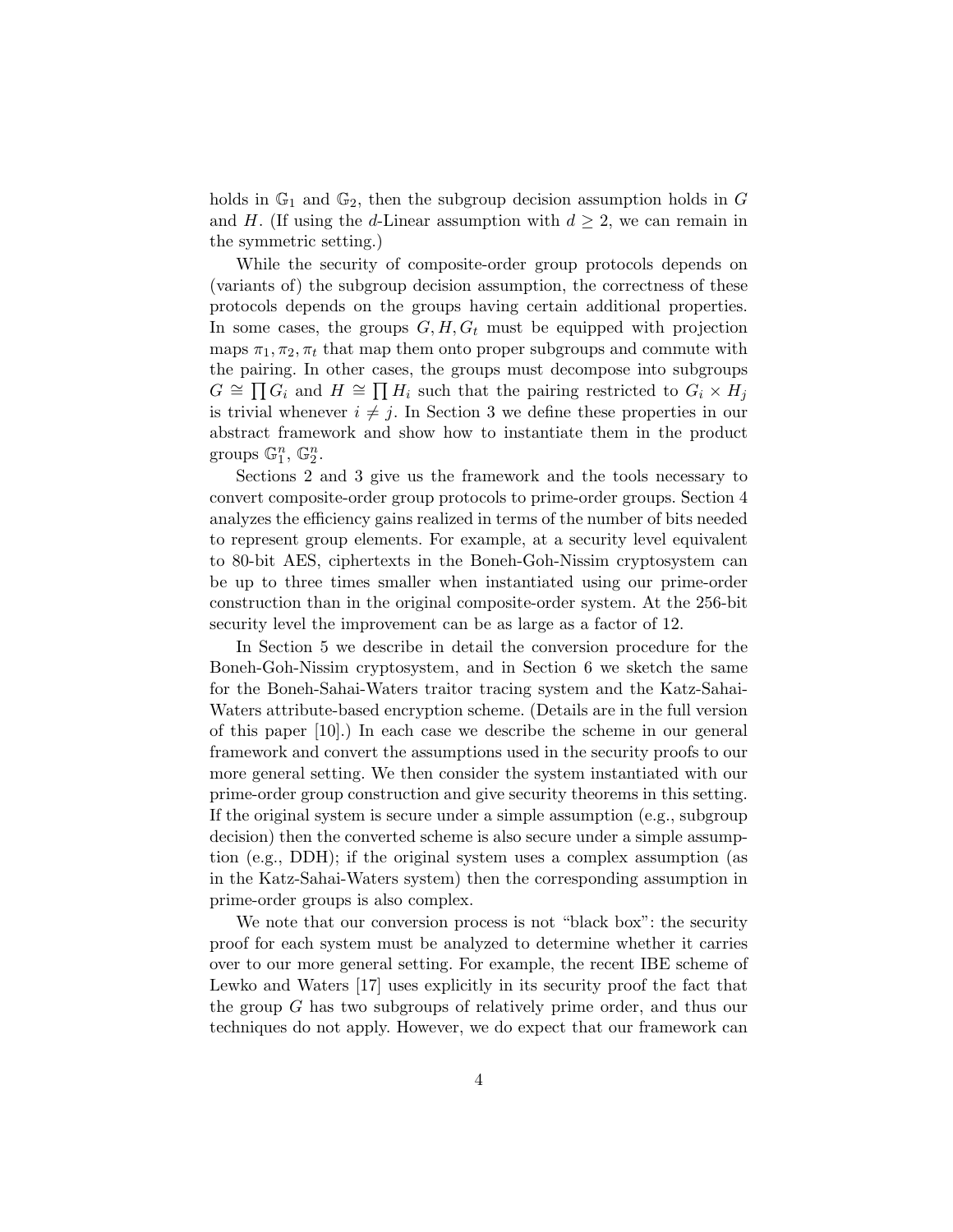be used to convert to prime-order groups other cryptosystems originally built using composite-order groups.

## 2 Subgroup Decision Problems

The problem of determining whether a given element g of a finite group  $G$ lies in a specified proper subgroup  $G_1$  was used as a hardness assumption for constructing cryptosystems long before Boneh, Goh, and Nissim defined their "subgroup decision problem." Gjøsteen [12] has undertaken an extensive survey of such problems, which he calls "subgroup membership problems." For example, the quadratic residuosity problem is a subgroup membership problem: if we let  $N = pq$  be a product of two distinct primes and define the group  $G$  to be the group of elements of  $\mathbb{Z}_N^*$  with Jacobi symbol 1, the problem is to determine whether a given element in  $G$  lies in the subgroup of squares in G.

Boneh, Goh, and Nissim [3] defined their problem for pairs of groups  $(\mathbb{G}, \mathbb{G}_t)$  of composite order  $N = pq$  for which there exists a nondegenerate bilinear map, or "pairing,"  $e : \mathbb{G} \times \mathbb{G} \to \mathbb{G}_t$ . The problem is to determine whether a given element  $g \in \mathbb{G}$  is in the subgroup of order p. Note that if g' generates  $\mathbb{G}$ , then  $e(g, g')$  is a challenge element for the same problem in  $\mathbb{G}_t$ ; thus if the subgroup decision problem is infeasible in  $\mathbb{G}$  then it is in  $\mathbb{G}_t$  as well.

Our general notion of a subgroup decision problem extends Gjøsteen's work to the bilinear setting. We begin by defining an object that generates the groups we will work with. We assume that the two groups input to the pairing are not identical; this is known as an asymmetric pairing.

**Definition 2.1.** A *bilinear group generator* is an algorithm  $\mathcal{G}$  that takes as input a security parameter  $\lambda$  and outputs a description of five abelian groups  $G, G_1, H, H_1, G_t$ , with  $G_1 \subset G$  and  $H_1 \subset H$ . We assume that this description permits efficient (i.e., polynomial-time in  $\lambda$ ) group operations and random sampling in each group. The algorithm also outputs an efficiently computable map (or "pairing")  $e : G \times H \to G_t$  that is

- Bilinear:  $e(g_1g_2, h_1h_2) = e(g_1, h_1)e(g_1, h_2)e(g_2, h_1)e(g_2, h_2)$  for all  $g_1$ ,  $g_2 \in G$ ,  $h_1, h_2 \in H$ ; and
- Nondegenerate: for any  $g \in G$ , if  $e(g, h) = 1$  for all  $h \in H$ , then  $g = 1$  (and similarly with  $G, H$  reversed).

Our generalized subgroup decision assumption says that it is infeasible to distinguish an element in  $G_1$  from a random element of  $G$ , and similarly for H. More precisely, we have the following definition. (The notation  $x \stackrel{\text{R}}{\leftarrow} X$  means x is chosen uniformly at random from the set X.)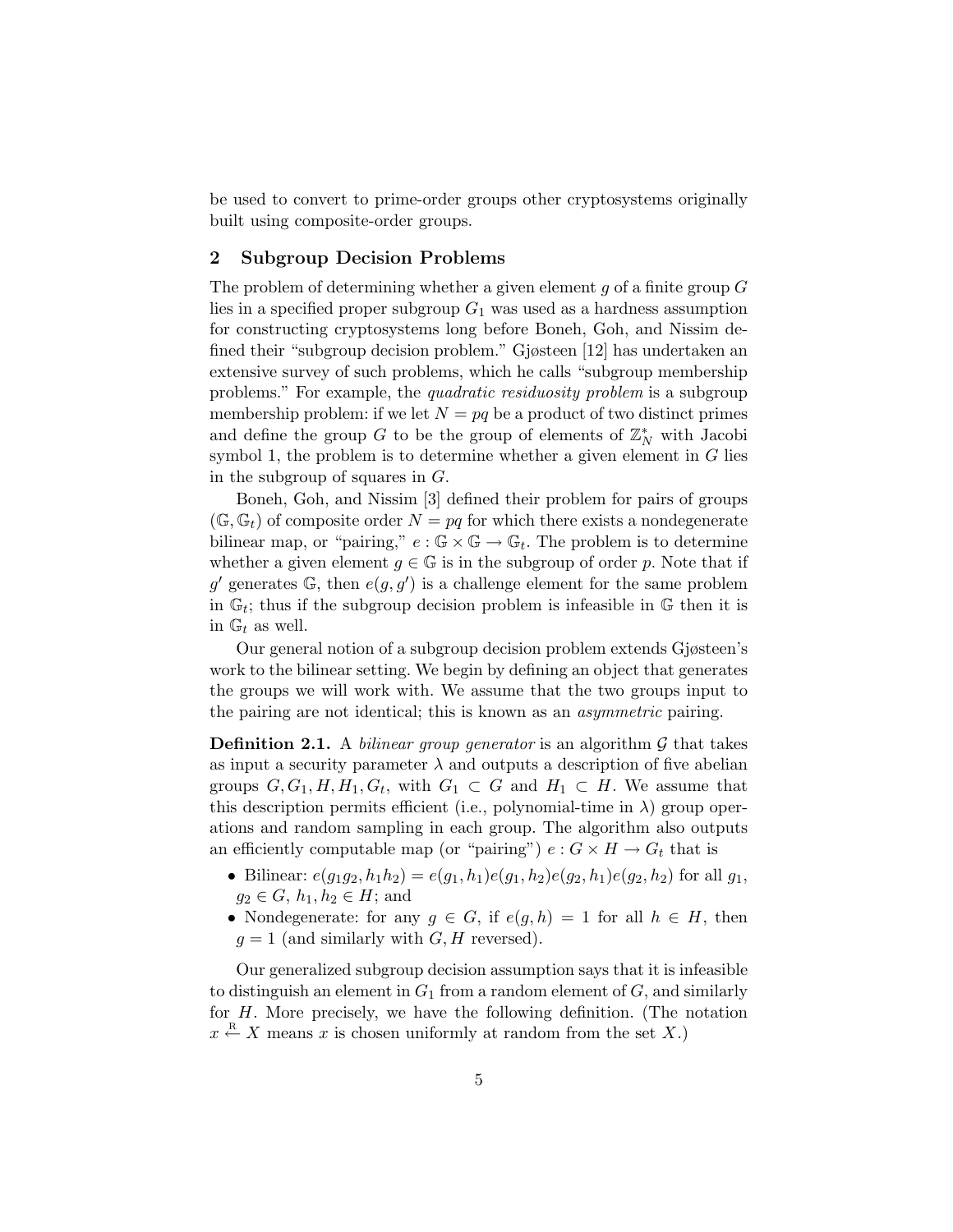**Definition 2.2.** Let G be a bilinear group generator. We define the following distribution:

 $\mathbb{G} = (G, G_1, H, H_1, G_t, e) \stackrel{\text{R}}{\leftarrow} \mathcal{G}(\lambda), T_0 \stackrel{\text{R}}{\leftarrow} G, T_1 \stackrel{\text{R}}{\leftarrow} G_1.$ 

We define the *advantage* of an algorithm  $A$  in solving the *subgroup deci*sion problem on the left to be

$$
SDP_{L}\text{-}Adv[\mathcal{A}, \mathcal{G}] = \left| Pr[\mathcal{A}(\mathbb{G}, T_0) = 1] - Pr[\mathcal{A}(\mathbb{G}, T_1) = 1] \right|.
$$

We say that  $G$  satisfies the subgroup decision assumption on the left if  $SDP_{L-}\text{Adv}[\mathcal{A}, \mathcal{G}](\lambda)$  is a negligible function of  $\lambda$  for any polynomial-time algorithm  $A$ . We define the subgroup decision problem/assumption on the *right* and  $SDP_R-Adv[ A, G ]$  analogously, with  $T_0 \stackrel{R}{\leftarrow} H$  and  $T_1 \stackrel{R}{\leftarrow} H_1$ . We say  $G$  satisfies the subgroup decision assumption if it satisfies both the left and right assumptions.

Example 2.3 ([3, Section 2.1]). Boneh, Goh, and Nissim construct a bilinear group generator  $\mathcal{G}_{BGN}$  using supersingular elliptic curves of composite order. Let  $\mathcal{E}(\lambda)$  be an algorithm that outputs a product  $N =$  $p_1p_2$  of two distinct primes greater than  $2^{\lambda}$ , a prime  $q \equiv -1 \pmod{N}$ , and a supersingular elliptic curve E over the finite field  $\mathbb{F}_q$ . Then  $\#E(\mathbb{F}_q)$ is divisible by N, and we can construct  $\mathcal{G}_{BGN}(\lambda)$  by running  $\mathcal{E}(\lambda)$  and setting the output as follows:

- $G = H$  is the order-N subgroup of  $E(\mathbb{F}_q)$ ;
- $G_1 = H_1$  is the order- $p_1$  subgroup of  $E(\mathbb{F}_q)$ ;
- $G_t$  is the order-N subgroup of  $\mathbb{F}_q^*$ ; and
- $e: G \times G \to G_t$  is the modified N-Tate pairing on E [8, Sect. 2.1].

Each group is described by giving a generator.

It is believed that  $\mathcal{G}_{BGN}$  satisfies the subgroup decision assumption when  $N$  is infeasible to factor. The construction can be extended to produce a group G whose order is a product of three or more primes, and the subgroup decision assumption is believed to hold in any nontrivial proper subgroup  $G_1$  of  $G$ . Using the generic group analysis of Katz, Sahai, and Waters [16, Theorem A.2], one can show that any efficient generic algorithm to solve the subgroup decision problem for  $\mathcal{G}_{BGN}$  can be used construct an efficient algorithm to factor N.

#### 2.1 Product Groups, DDH, and d-Linear Assumptions

The primary motivation for our abstraction of composite-order group protocols is the observation that the decision Diffie-Hellman problem is also a subgroup decision problem [12, Section 4.5].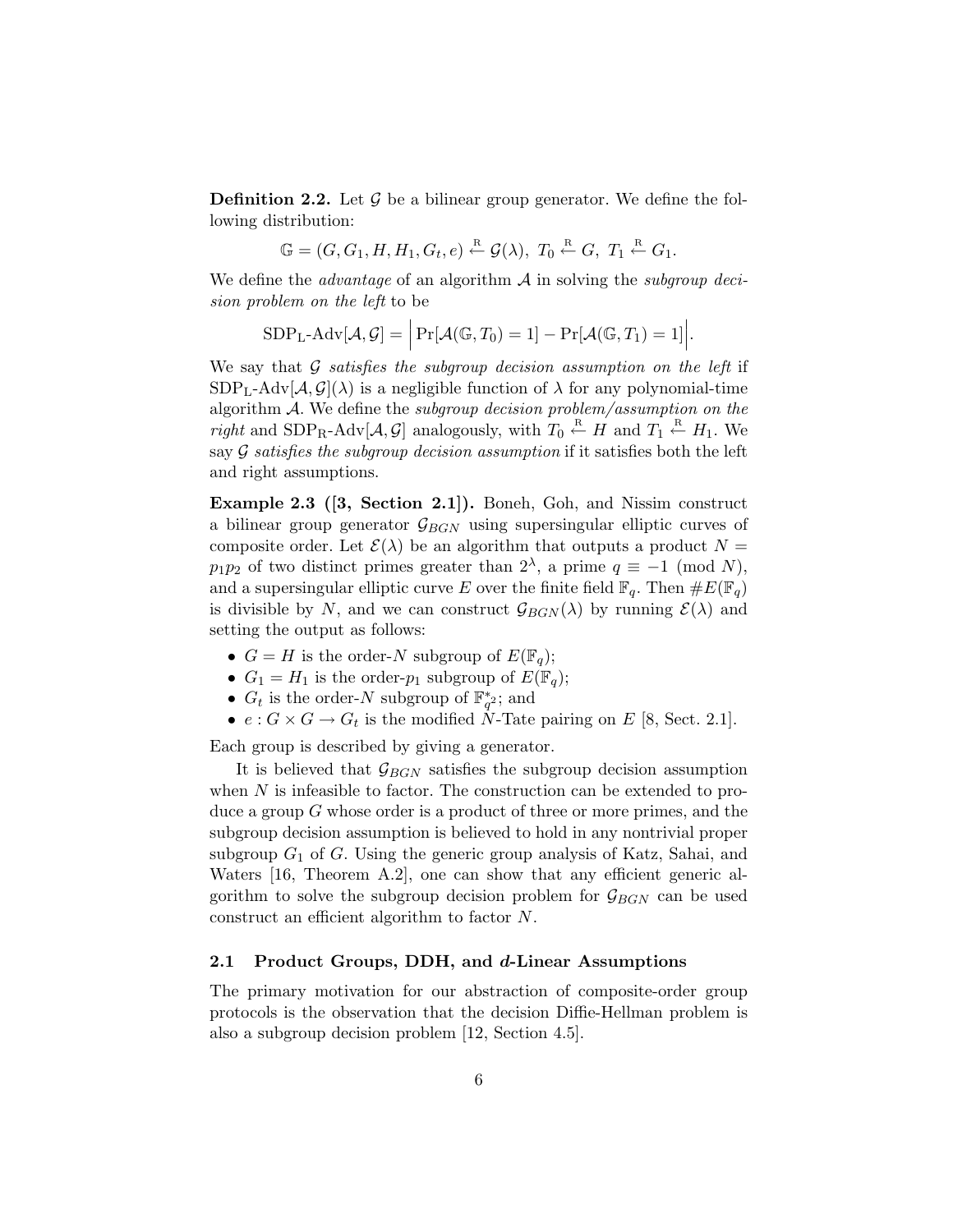Let G be a finite cyclic group, and let  $T = (g, g^a, g^b, g^c)$  be a 4tuple of elements in G. The decision Diffie-Hellman (DDH) problem is to determine whether  $c \equiv ab \pmod{|g|}$ ; if this is infeasible then we say that G satisfies the decision Diffie-Hellman assumption. Now suppose we are given a DDH challenge T. Define G to be  $\mathbb{G} \times \mathbb{G}$  and  $G_1$  to be the cyclic subgroup of G generated by  $(g, g^a)$ . Then the element  $(g^b, g^c) \in G$  is in  $G_1$  if and only if  $c \equiv ab \pmod{|g|}$  — so solving the subgroup decision problem for  $G_1 \subset G$  is exactly equivalent to solving DDH in  $\mathbb{G}$ .

Now we consider the same construction in the bilinear setting: let  $\mathbb{G}_1, \mathbb{G}_2, \mathbb{G}_t$  be finite cyclic groups, and let  $\hat{e}: \mathbb{G}_1 \times \mathbb{G}_2 \to \mathbb{G}_t$  be a nondegenerate bilinear map. Then we can define  $G = \mathbb{G}_1^2$ ,  $H = \mathbb{G}_2^2$ , and  $G_t = \mathbb{G}_t^2$ , and choose random elements of G and H to generate  $G_1$  and  $H_1$  respectively. We can define a nondegenerate pairing  $e: G \times H \to \mathbb{G}_t$ by taking any invertible matrix  $A = \begin{pmatrix} a & b \\ c & d \end{pmatrix} \in \text{Mat}_2(\mathbb{F}_p)$  and setting

$$
e((g_1,g_2),(h_1,h_2)):=e(g_1,h_1)^ae(g_1,h_2)^be(g_2,h_1)^ce(g_2,h_2)^d.
$$

We can define a pairing mapping to  $G_t = \mathbb{G}_t^m$  by choosing different coefficients  $a, b, c, d$  to define each component of the output. With this setup, if the DDH assumption holds in  $\mathbb{G}_1$  and  $\mathbb{G}_2$ , then the subgroup decision assumption holds for  $G_1 \subset G$  and  $H_1 \subset H$ .

More generally, we consider a bilinear group generator  $\mathcal{G}_k^n$  that produces two groups  $G = \mathbb{G}_1^n$  and  $H = \mathbb{G}_2^n$  and random rank-k subgroups  $G_1 \subset G$  and  $H_1 \subset H$ . In this situation the natural analogue of the DDH problem is the k-Linear problem, introduced by Hofheinz and Kiltz [15] and Shacham [19]. The 1-Linear problem is simply DDH, while the 2- Linear problem is called the *decision linear problem* and was originally proposed by Boneh, Boyen, and Shacham [2] as a reasonable analogue for DDH in a group with a bilinear map.

The following definition and theorem formalize the relationship between subgroup decision problems and d-Linear problems. We will use the following notation: if we have a group  $\mathbb{G}$  of order p, an element  $g \in \mathbb{G}$ , and a vector  $\vec{x} = (x_1, \ldots, x_n) \in \mathbb{F}_p^n$ , then we define  $g^{\vec{x}} := (g^{x_1}, \ldots, g^{x_n}) \in \mathbb{G}^n$ .

**Definition 2.4.** A bilinear group generator  $P$  is *prime-order* if the groups  $G, G_1, H, H_1, G_t$  all have prime order  $p > 2^{\lambda}$ . Then we have  $G = G_1$  and  $H = H_1$ , and we denote the three distinct groups by  $\mathbb{G}_1 = G$ ,  $\mathbb{G}_2 = H$ , and  $\mathbb{G}_t = G_t$ . We let  $\hat{\mathbb{G}}$  denote the output  $(p, \mathbb{G}_1, \mathbb{G}_2, \mathbb{G}_t, e)$  of  $\mathcal{P}(\lambda)$ .

Let  $d \geq 1$  be an integer. If A is an algorithm that takes as input  $2d + 2$  elements of  $\mathbb{G}_1$ , we define the *advantage* of A in solving the d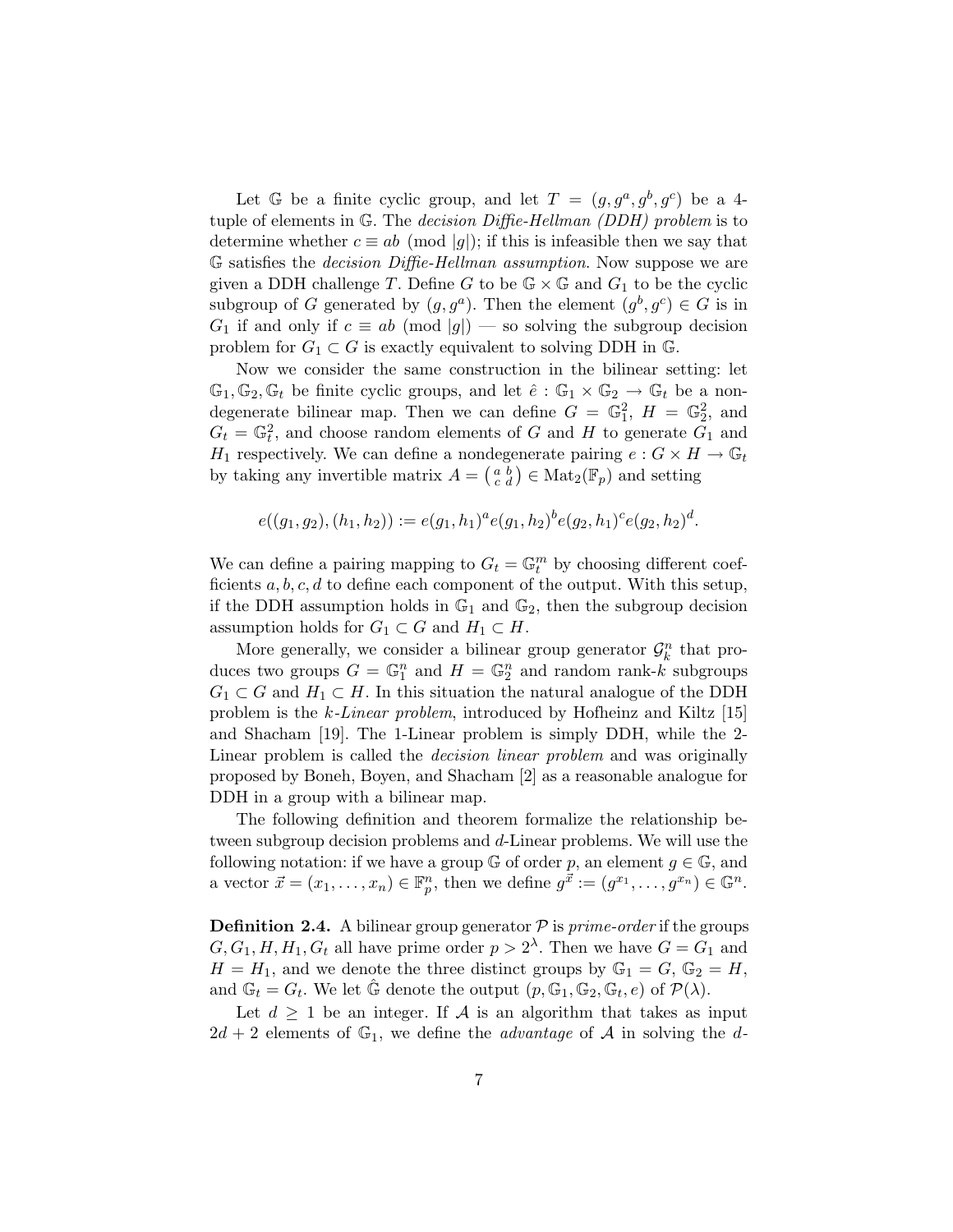*Linear problem in*  $\mathbb{G}_1$ , denoted *d*-Lin<sub> $\mathbb{G}_1$ </sub>-Adv $[\mathcal{A}, \mathcal{P}]$ , to be

$$
\left| \Pr \left[ \mathcal{A}(\hat{\mathbb{G}}, g_1, \dots, g_d, g_1^{r_1}, \dots, g_d^{r_d}, h, h^{r_1 + \dots + r_d}) = 1 : \frac{\hat{\mathbb{G}}_+^R \mathcal{P}, g_1, \dots, g_d^R \mathbb{G}_1,}{r_1, \dots, r_d \stackrel{R}{\leftarrow} \mathbb{F}_p} \right] \right|
$$
  
- 
$$
\left| \mathcal{A}(\hat{\mathbb{G}}, g_1, \dots, g_d, g_1^{r_1}, \dots, g_d^{r_d}, h, h^s) = 1 : \frac{\hat{\mathbb{G}}_+^R \mathcal{P}, g_1, \dots, g_d^R \mathbb{G}_1,}{r_1, \dots, r_d, s \stackrel{R}{\leftarrow} \mathbb{F}_p} \right] \right|,
$$

and similarly for  $d$ -Lin<sub>G2</sub>-Adv[ $A$ ,  $P$ ]. We say that  $G$  satisfies the d-Linear assumption in  $\mathbb{G}_1$  if  $d$ -Lin<sub> $\mathbb{G}_1$ </sub>-Adv $[\mathcal{A}, \mathcal{G}](\lambda)$  is a negligible function of  $\lambda$ for any polynomial-time algorithm  $\mathcal A$  (and similarly for  $\mathbb{G}_2$ ). The *deci*sion Diffie-Hellman (DDH) assumption is the 1-Linear assumption. The decision linear assumption is the 2-Linear assumption.

Some previous authors (e.g., [14]) have called the assumption that DDH is infeasible in both  $\mathbb{G}_1$  and  $\mathbb{G}_2$  the *symmetric external Diffie-*Hellman assumption, or SXDH. For clarity in our arguments, we prefer to call the problems DDH in  $\mathbb{G}_1$  and  $\mathbb{G}_2$ , respectively.

**Theorem 2.5.** Let  $P$  be a prime-order bilinear group generator. For integers  $n, k$  with  $n \geq 2$  and  $1 \leq k < n$ , define  $\mathcal{G}_k^n$  to be a bilinear group generator that on input  $\lambda$  does the following:

- 1. Let  $(p, \mathbb{G}_1, \mathbb{G}_2, \mathbb{G}_t, \hat{e}) \stackrel{\text{R}}{\leftarrow} \mathcal{P}(\lambda)$ .
- 2. Let  $G = \mathbb{G}_1^n$ ,  $H = \mathbb{G}_2^n$ ,  $G_t = \mathbb{G}_\xi^m$  for some m.
- 3. Choose generators  $g \stackrel{\text{R}}{\leftarrow} \mathbb{G}_1$ ,  $h \stackrel{\text{R}}{\leftarrow} \mathbb{G}_2$ .
- 4. Choose random  $\vec{x}_i, \vec{y}_i \stackrel{\text{R}}{\leftarrow} \mathbb{F}_p^n$  for  $i = 1, \ldots, k$ , such that the sets  $\{\vec{x}_i\}$ and  $\{\vec{y}_i\}$  are each linearly independent.
- 5. Let  $G_1$  be the subgroup of G generated by  $\{g^{\vec{x}_1}, \ldots, g^{\vec{x}_k}\}\$  and  $H_1$  be the subgroup of H generated by  $\{h^{\vec{y}_1}, \ldots, h^{\vec{y}_k}\}$
- 6. Choose nonzero  $n \times n$  matrices  $A_{\ell} = (a_{ij}^{(\ell)})$  for  $\ell = 1, \ldots, m$ .
- 7. Define  $e: G \times H \to G_t$  by  $e((g_1, \ldots, g_n), (h_1, \ldots, h_n))_\ell := \prod e(g_i, h_j)^{a_{ij}^{(\ell)}}$ .
- 8. Output the tuple  $\Gamma_k^n = (G, G_1, H, H_1, G_t, e)$ .

If  $P$  satisfies the k-Linear assumption in  $\mathbb{G}_1$  and  $\mathbb{G}_2$ , then  $\mathcal{G}_k^n$  satisfies the subgroup decision assumption. Specifically, for any adversary  $A$  that solves the subgroup decision problem on the left for  $\mathcal{G}_k^n$ , there exists an adversary  $\beta$  that solves the k-Linear problem in  $\mathbb{G}_1$  for  $\mathcal{P}$ , with

$$
\text{SDP}_{\text{L}}\text{-}\text{Adv}[\mathcal{A}, \mathcal{G}_k^n] \le (n-k) \cdot k \text{-}\text{Lin}_{\mathbb{G}_1} \text{-}\text{Adv}[\mathcal{B}, \mathcal{P}].
$$

An analogous statement holds for A solving the subgroup decision problem on the right for  $\mathcal{G}_k^n$  and  $\mathcal B$  solving the k-Linear problem in  $\mathbb G_2$  for  $\mathcal P$ .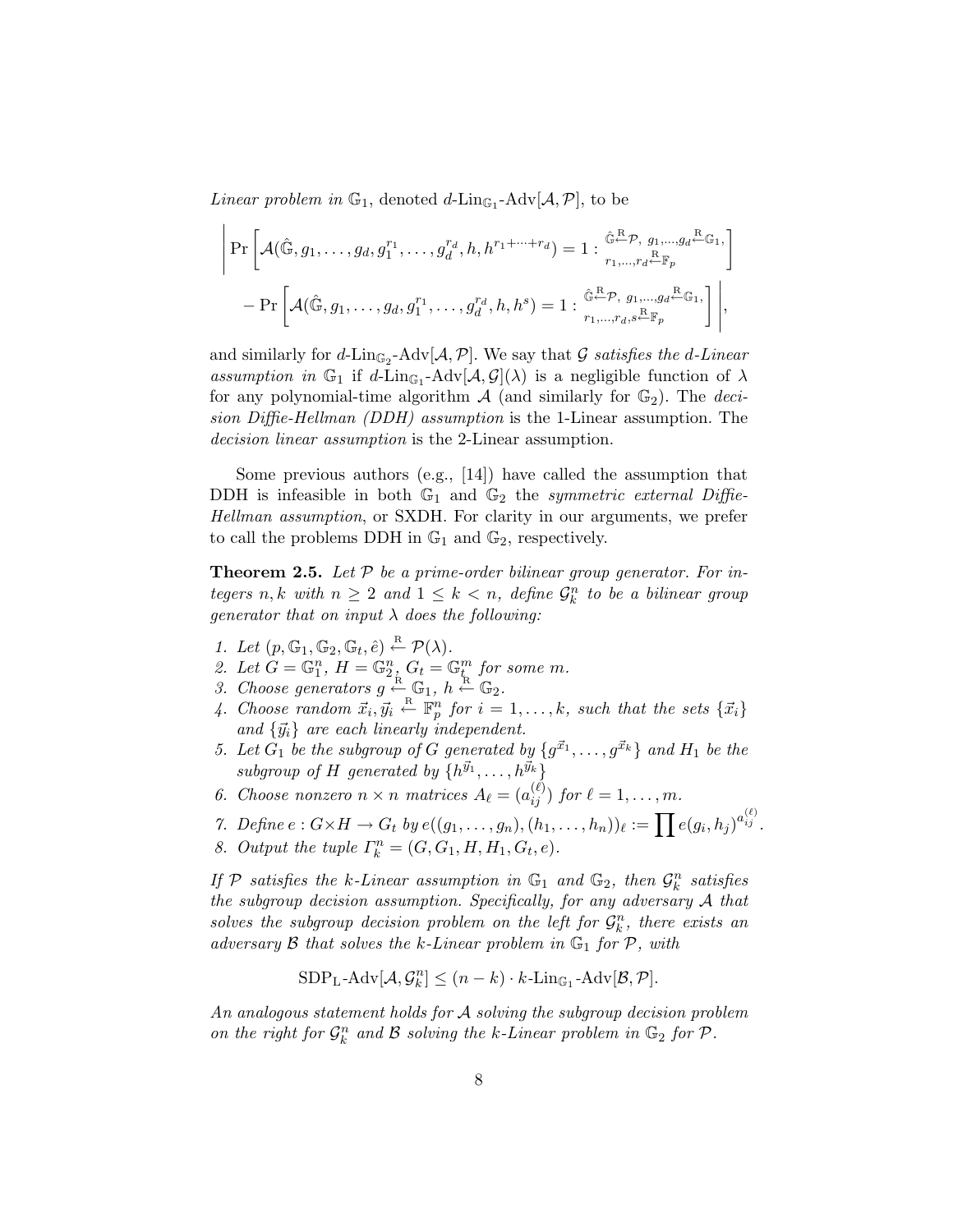**Proof sketch.** We sketch the proof for  $n = k + 1$ ; the general case is proved in the full paper [10]. Let  $(\mathbb{G}, u_1, \ldots, u_k, v_1, \ldots, v_k, y, z)$  be a k-Linear challenge in  $\mathbb{G}_1$ . Let  $\vec{x}_i = (x_{i,1}, \ldots, x_{i,n})$  be the vectors chosen in Step (4) above. Choose  $\vec{b} \stackrel{\text{R}}{\leftarrow} \mathbb{F}_p^k$ , and let  $G_1$  be the subgroup generated by

$$
\{(u_i^{x_{i,1}},\ldots,u_i^{x_{i,k}},v_i^{1/b_i})\}_{i=1}^k.
$$

Now consider  $T = (y^{\sum b_i x_{i,1}}, \dots y^{\sum b_i x_{i,k}}, z) \in \mathbb{G}_1^n$ , where each sum in the exponent runs over  $i = 1$  to k. Write  $v_i = u_i^{\tilde{r}_i}$ ,  $z = y^c$ . If  $c = \sum_i r_i$ (mod  $p$ ) then  $T$  is uniformly distributed in  $G_1$ , while if  $c$  is random then T is uniformly distributed in  $\mathbb{G}_1^n$ . It follows that any algorithm that has advantage  $\varepsilon$  in solving the subgroup decision problem for  $\mathcal{G}_k^n$  can solve the k-Linear problem in  $\mathbb{G}_1$  with advantage at least  $\varepsilon$ .

Since the d-Linear assumption implies the  $(d+1)$ -Linear assumption for all  $d \geq 1$  [15, Lemma 3], if P satisfies the DDH assumption in  $\mathbb{G}_1$  and  $\mathbb{G}_2$ , then  $\mathcal{G}_k^n$  satisfies the subgroup decision assumption for any  $n \geq 1$  and  $1 \leq k < n$ . The converse holds when  $k = 1$ ; the proof is in the full paper.

If we view all of the groups in the above construction as  $\mathbb{F}_p$ -vector spaces, then we see that the subgroup decision problem is a decisional version of the vector decomposition problem [22, 11], in which the adversary is given a decomposition  $G \cong G_1 \times G_2$  and an element  $x \in G$  and asked to find  $y \in G_1$  and  $z \in G_2$  such that  $x = yz$ .

The nondegeneracy of the pairing e defined on  $\mathcal{G}_k^n$  will depend on the matrices  $A_\ell$  and must be checked in each case. However, if  $m = 1$  then e is nondegenerate if and only if  $A_1$  is invertible.

#### 3 Pairings on Product Groups

In our construction of the bilinear group generator  $\mathcal{G}_k^n$  from the primeorder bilinear group generator  $P$ , we took the pairing  $e$  on the product groups to be any nontrivial linear combination of the componentwise pairings on the underlying prime-order group. However, the correctness proofs for protocols built in composite-order groups all use the fact that the pairings have some extra structure that arbitrary linear combinations are unlikely to have. We now investigate this structure further and determine how to replicate it in our product group context.

Projecting Pairings. The cryptosystem of Boneh, Goh, and Nissim works by taking elements  $g \in G$  and  $h \in G_1$  and encrypting a message m as  $C = g<sup>m</sup> h<sup>r</sup>$ , where r is random. The h term is a "blinding term" used to hide the part of the ciphertext that contains the message. Decryption is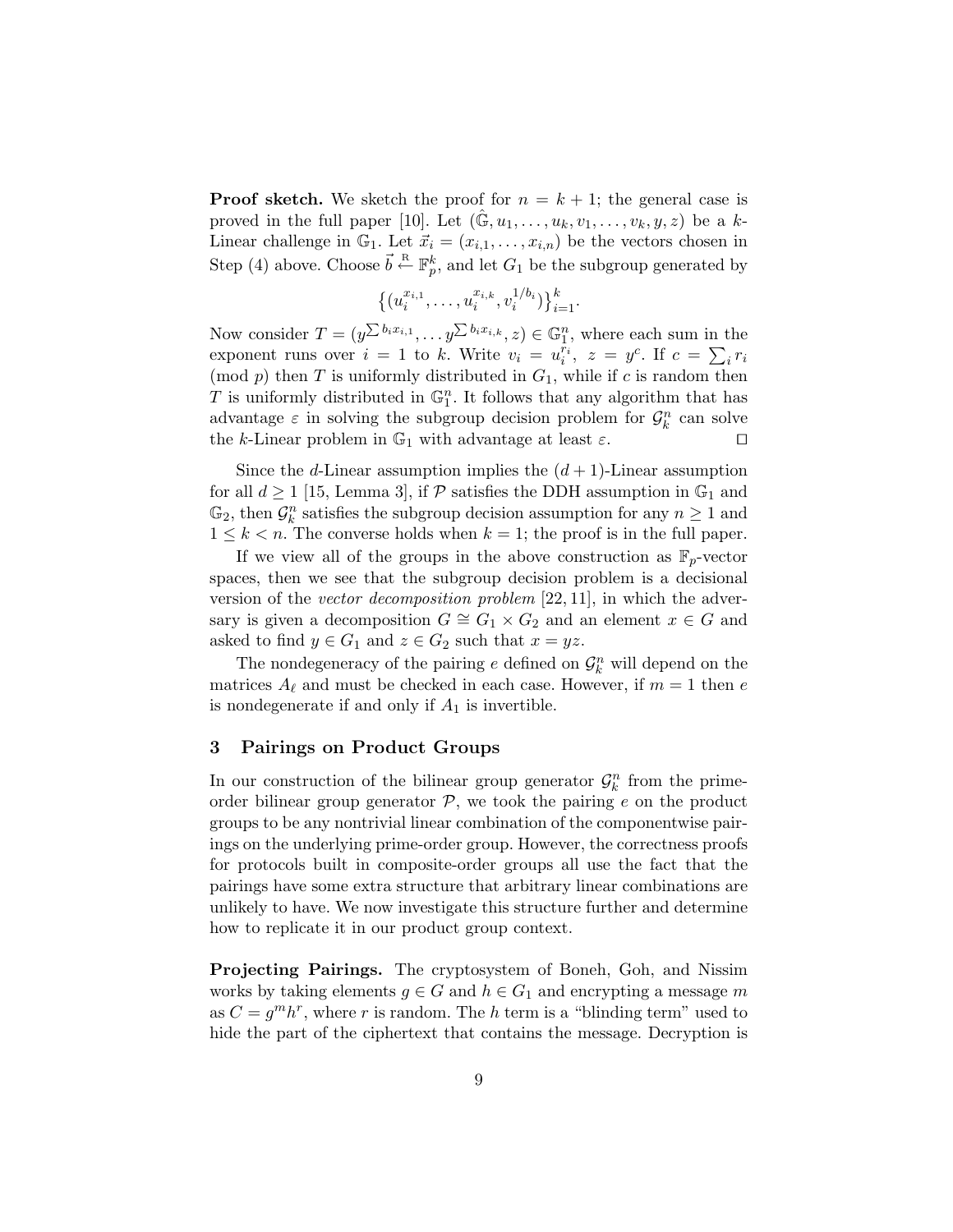achieved by "projecting" the ciphertext away from the blinding term and taking a discrete logarithm to recover  $m$ . Specifically, when  $g$  has order  $N = p_1p_2$  and h has order  $p_1$ , the decryption can be achieved by first computing  $C^{p_1}$  to remove the h term, and then taking the discrete logarithm to the base  $g^{p_1}$  to recover m. The functionality of the cryptosystem requires that we can do this procedure either before or after the pairing; i.e., that we can construct and remove blinding terms in  $G_t$ . The following definition incorporates this concept into our abstract framework.

**Definition 3.1.** Let  $\mathcal G$  be a bilinear group generator (Def. 2.1). We say  $\mathcal G$  is projecting if it also outputs a group  $G'_t \subset G_t$  and group homomorphisms  $\pi_1, \pi_2, \pi_t$  mapping  $G, H, G_t$  to themselves, respectively, such that

1.  $G_1, H_1, G'_t$  are contained in the kernels of  $\pi_1, \pi_2, \pi_t$ , respectively, and 2.  $e(\pi_1(g), \pi_2(h)) = \pi_t(e(g, h))$  for all  $g \in G, h \in H$ .

**Example 3.2.** The bilinear group generator  $\mathcal{G}_{BGN}$  of Example 2.3 is projecting: we let  $G'_{t}$  be the order- $p_1$  subgroup of  $G_t$ , let  $\pi_1 = \pi_2$  be exponentiation by  $p_1$ , and let  $\pi_t$  be exponentiation by  $(p_1)^2$ .

Given a prime-order bilinear group generator  $P$ , we wish to modify the bilinear group generator  $\mathcal{G}_k^n$  constructed in Theorem 2.5 so it is projecting. To do so, we interpret the generation of  $G_1$  and  $H_1$  in terms of matrix actions, and we define the pairing e using a tensor product of matrices.

We begin by defining the projection maps  $\pi_1$  and  $\pi_2$ . Let  $G = \mathbb{G}_1^n$  and let g be a generator of  $\mathbb{G}_1$ . For  $i = 1, \ldots, n$ , let  $\vec{e}_i$  be the unit vector with a 1 in the ith place and zeroes elsewhere. To construct the projection map  $\pi_1$ , we first observe that if  $G'_1$  is the subgroup of G generated by  $g^{\vec{e}_1}, \ldots, g^{\vec{e}_k}$ , then any element of  $G'_1$  has 1's in the last  $n-k$  coordinates, so we can define a projection map  $\pi'_1$  whose kernel is  $G'_1$  by

$$
\pi'_1(g_1,\ldots,g_n) := (1,\ldots,1,g_{n-k+1},\ldots,g_n).
$$

Next we observe that the elements  $g^{\vec{x}_1}, \ldots, g^{\vec{x}_k}$  produced by  $\mathcal{G}_k^n$  can be viewed as coming from a (right) action of an  $n \times n$  matrix on the elements  $g^{\vec{e}_1}, \ldots, g^{\vec{e}_k}$ . More precisely, for  $\mathbf{g} = (g_1, \ldots, g_n) \in G$  and a matrix  $M = (a_{ij}) \in \text{Mat}_n(\mathbb{F}_p)$ , we define  $\mathbf{g}^M$  by

$$
\mathbf{g}^M := (\prod_{i=1}^n g_i^{a_{i1}}, \dots, \prod_{i=1}^n g_i^{a_{in}}).
$$

With this definition, we have  $(g^{\vec{x}})^M = g^{(\vec{x}M)}$ .

Now let  $M$  be an invertible matrix whose first  $k$  rows are the vectors  $\vec{x}_i$ . Then  $g^{\vec{x}_i} = g^{\vec{e}_i M}$ . If we define  $U_k$  to be the matrix with 1's in the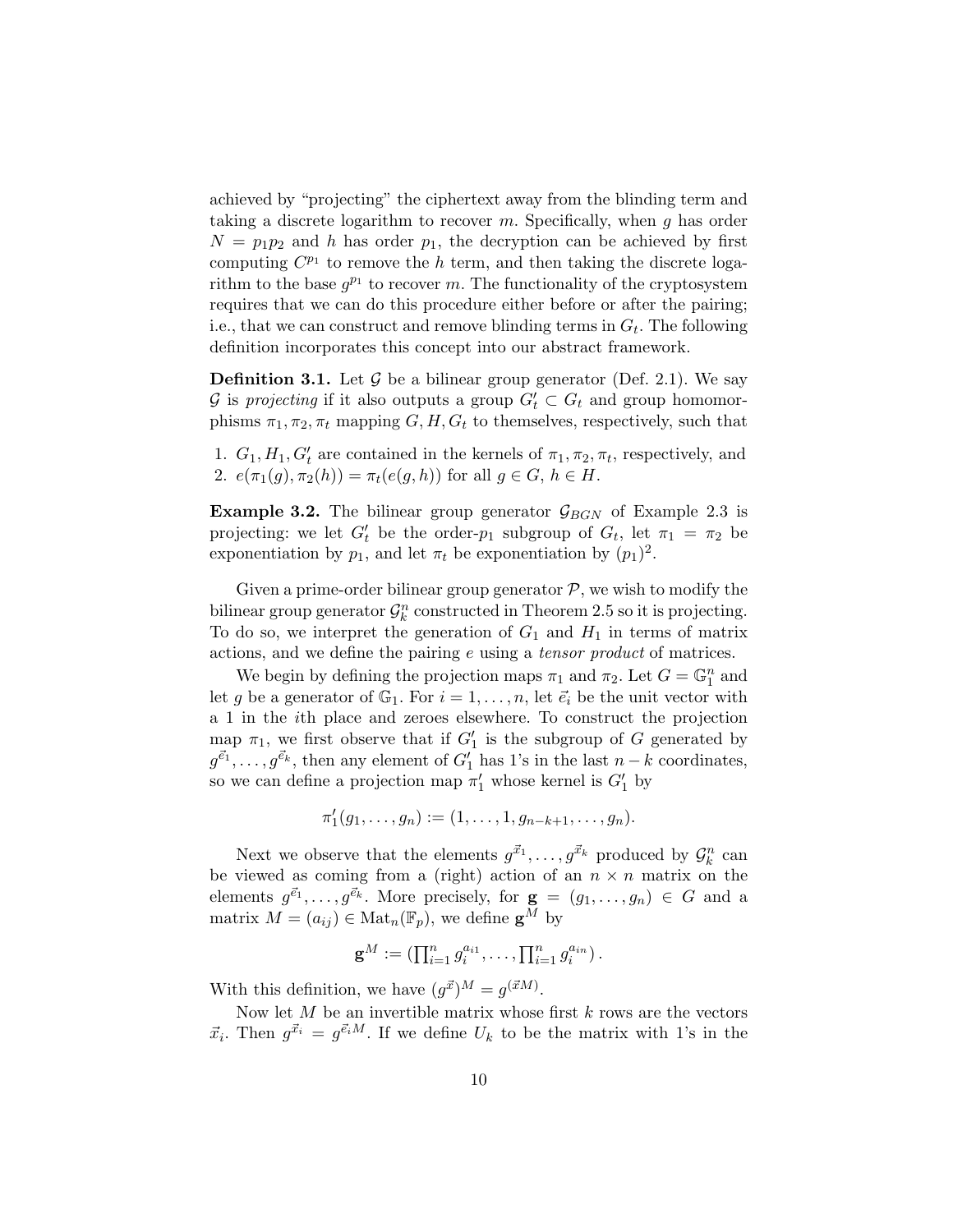last  $n - k$  diagonal places and zeroes elsewhere, then the map  $\pi'_1$  is given by  $\pi'_1(g) = g^{U_k}$ . Thus we can construct a projection map  $\pi_1$  on  $G_1$  by applying  $M^{-1}$  to map to  $G'_1$ , using  $\pi'_1$  to project, and acting by M to map back to  $G_1$ ; that is,  $\pi_1(g) = g^{M^{-1}U_kM}$ . We define  $\pi_2$  analogously on H by computing an invertible matrix M' whose first k rows are the  $\vec{y}_i$ produced by  $\mathcal{G}_k^n$ .

We now define the pairing  $e$ , the subgroup  $G'_{t}$ , and the projection map  $\pi_t$ . Recall that the *tensor product* of two *n*-dimensional vectors  $\vec{x}, \vec{y}$  is

 $\vec{x} \otimes \vec{y} = (x_1\vec{y}, \dots, x_n\vec{y}) = (x_1y_1, \dots, x_1y_n, \dots, x_ny_1, \dots, x_ny_n).$ 

We define  $e: G \times H \to G_t := \mathbb{G}^{n^2}_t$  by  $e(g^{\vec{x}}, h^{\vec{y}}) := \hat{e}(g, h)^{\vec{x} \otimes \vec{y}}$ . That is, to pair  $\mathbf{g} \in G$  and  $\mathbf{h} \in H$ , we take all the  $n^2$  componentwise pairings  $e(g_i, h_j)$ and write them in lexicographical order. In this case the  $A_{\ell}$  of Theorem 2.5 are the  $n^2$  matrices with a 1 in entry  $(i, j)$  and zeroes elsewhere; it is easy to see that these  $A_{\ell}$  definite a nondegenerate pairing  $e$ 

Defining the pairing in this manner allows us to define the map  $\pi_t$ abstractly as the tensor product of the maps  $\pi_1$  and  $\pi_2$ . In terms of the matrices we have defined, we have

$$
\pi_t(\mathbf{g}_t) = \mathbf{g}_t^{(M^{-1}\otimes M'^{-1})(U_k\otimes U_k)(M\otimes M')},
$$

where  $\otimes$  indicates the tensor product (or *Kronecker product*) of matrices: if  $A = (a_{ij})$  and  $B = (b_{ij})$  are two  $n \times n$  matrices, then  $A \otimes B$  is the  $n^2 \times n^2$  matrix which, when divided into  $n \times n$  blocks, has the  $(i, j)$ th block equal to  $a_{ij}B$ .

Given this framework, we see that the constructions of Groth and Sahai [14, Section 5] are exactly the above with  $(n, k) = (2, 1)$  and  $(3, 2)$ . We now give explicit details for the first case.

**Example 3.3.** Let  $P$  be a prime-order bilinear group generator. Define  $\mathcal{G}_P$  to be a bilinear group generator that on input  $\lambda$  does the following:

- 1. Let  $(p, \mathbb{G}_1, \mathbb{G}_2, \mathbb{G}_t, \hat{e}) \xrightarrow{\text{R}} \mathcal{P}(\lambda)$ , and let  $G = \mathbb{G}_1^2$ ,  $H = \mathbb{G}_2^2$ ,  $G_t = \mathbb{G}_t^4$ .
- 2. Choose generators  $g \stackrel{\text{R}}{\leftarrow} \mathbb{G}_1$ ,  $h \stackrel{\text{R}}{\leftarrow} \mathbb{G}_2$ , and let  $\gamma = e(g, \tilde{h})$ .
- 3. Choose random  $a_1, b_1, c_1, d_1, a_2, b_2, c_2, d_2 \stackrel{\text{R}}{\leftarrow} \mathbb{F}_p$ , such that  $a_1d_1 b_1c_1 =$  $a_2d_2 - b_2c_2 = 1.$
- 4. Let  $G_1$  be the subgroup of G generated by  $(g^{a_1}, g^{b_1})$ , let  $H_1$  be the subgroup of H generated by  $(h^{a_2}, h^{b_2})$ , and let  $G'_t$  be the subgroup of  $G_t$  generated by

 $\{\gamma^{(a_1a_2,a_1b_2,b_1a_2,b_1b_2)}, \gamma^{(a_1c_2,a_1d_2,b_1c_2,b_1d_2)}, \gamma^{(c_1a_2,d_1b_2,c_1a_2,d_1b_2)}\}.$ 

5. Define  $e: G \times H \to G_t$  by

 $e((g_1, g_2), (h_1, h_2)) := (\hat{e}(g_1, h_1), \hat{e}(g_1, h_2), \hat{e}(g_2, h_1), \hat{e}(g_2, h_2)).$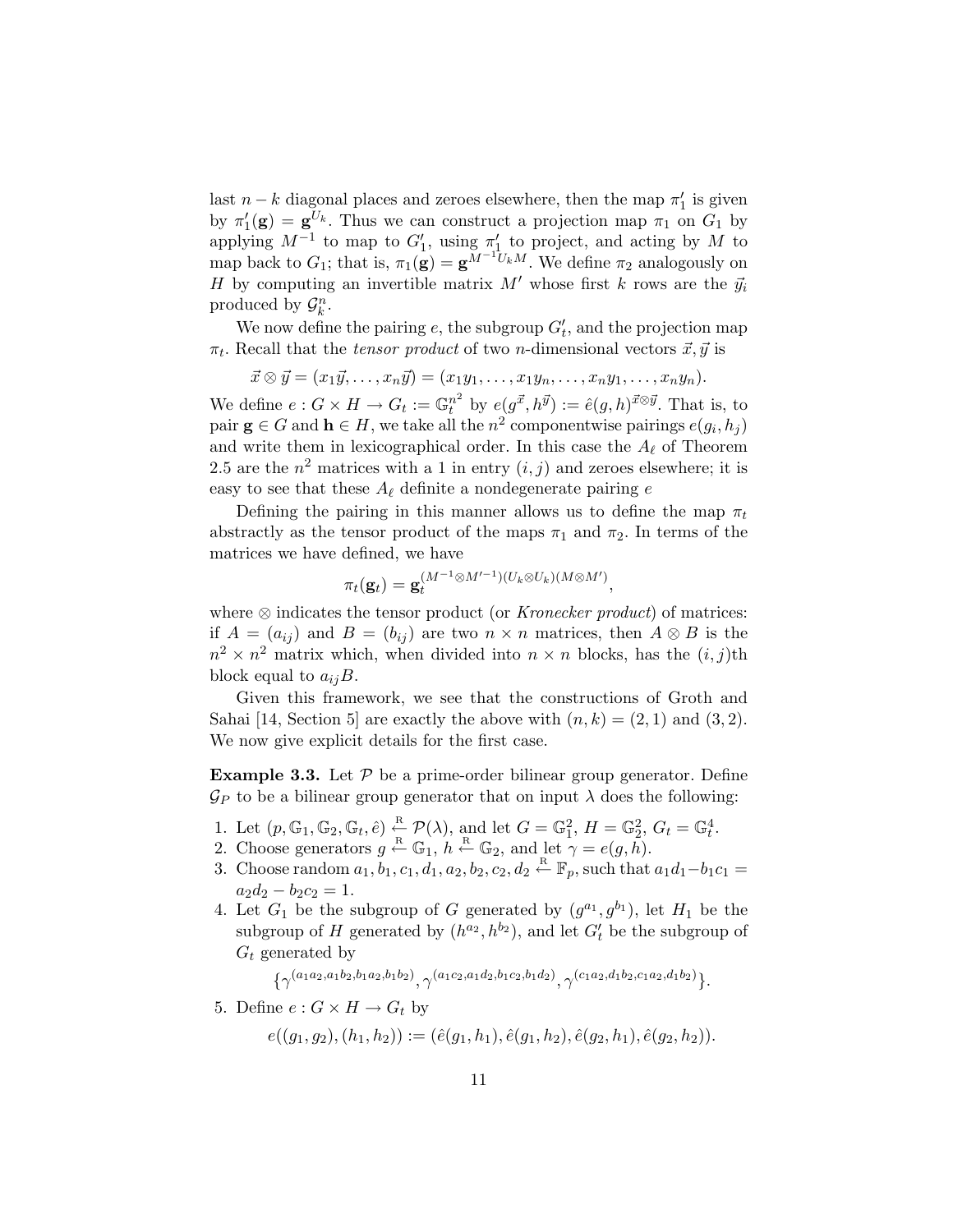6. Let 
$$
A = \begin{pmatrix} -b_1c_1 & -b_1d_1 \\ a_1c_1 & a_1d_1 \end{pmatrix}
$$
,  $B = \begin{pmatrix} -b_2c_2 & -b_2d_2 \\ a_2c_2 & a_2d_2 \end{pmatrix}$ , and define  
\n
$$
\pi_1((g_1, g_2)) := (g_1, g_2)^A = (g_1^{-b_1c_1}g_2^{a_1c_1}, g_1^{-b_1d_1}g_2^{a_1d_1})
$$
\n
$$
\pi_2((h_1, h_2)) := (h_1, h_2)^B = (h_1^{-b_2c_2}h_2^{a_2c_2}, h_1^{-b_2d_2}h_2^{a_2d_2})
$$
\n
$$
\pi_t((\gamma_1, \gamma_2, \gamma_3, \gamma_4)) := (\gamma_1, \gamma_2, \gamma_3, \gamma_4)^{A \otimes B}
$$

7. Output the tuple  $(G, G_1, H, H_1, G_t, G'_t, e, \pi_1, \pi_2, \pi_t)$ .

It is easy (though tedious) to check that  $\mathcal{G}_P$  is a projecting bilinear group generator. We note that the groups output by  $\mathcal{G}_P$  can be described simply by giving  $\mathbb{G}_1, \mathbb{G}_2, \mathbb{G}_t$  and the pairs  $(g^{a_1}, g^{b_1}), (h^{a_2}, h^{b_2})$ . In particular, the group  $G'_{t}$  is generated by elements of the form  $e(\mathbf{g}, \mathbf{h}_1)$  and  $e(\mathbf{g}_1, \mathbf{h})$  with  $g \in G$ ,  $g_1 \in G_1$ ,  $h \in H$ , and  $h_1 \in H_1$ . This is important since in applications the maps  $\pi_1, \pi_2, \pi_t$  will be "trapdoor" information used as the system's secret key.

**Proposition 3.4.** If  $P$  satisfies the DDH assumption in  $\mathbb{G}_1$  and  $\mathbb{G}_2$ , then  $\mathcal{G}_P$  satisfies the subgroup decision assumption.

**Proof.** Since g is uniform in  $\mathbb{G}_1$  and  $a_1, b_1, c_1$  are uniformly random in  $\mathbb{F}_p$ , imposing the condition  $a_1d_1 - b_1c_1 = 1$  does not introduce any deviations from uniformity in the generation of  $G_1$  (and similar for  $G_2$ ). We can thus apply Theorem 2.5 with  $n = 2$ ,  $k = 1$ .

Cancelling Pairings. The traitor-tracing scheme of Boneh, Sahai, and Waters [4], the predicate encryption scheme of Katz, Sahai, and Waters [16], and many other schemes based on bilinear groups of composite order use in an essential manner the fact that if two group elements  $g, h$ have relatively prime orders, then  $e(g, h) = 1$ . This property implies, for example, that we can use the two subgroups generated by q and h to encode different types of information, and the two components will remain distinct after the pairing operation. The following definition incorporates this concept into our framework.

**Definition 3.5.** Let G be a bilinear group generator (Definition 2.1). We say that G is r-cancelling if it also outputs groups  $G_2, \ldots, G_r \subset G$  and  $H_2, \ldots, H_r \subset H$ , such that

1.  $G \cong G_1 \times \cdots \times G_r$  and  $H \cong H_1 \times \cdots \times H_r$ , 2.  $e(g_i, h_j) = 1$  whenever  $g_i \in G_i$ ,  $h_j \in H_j$ , and  $i \neq j$ .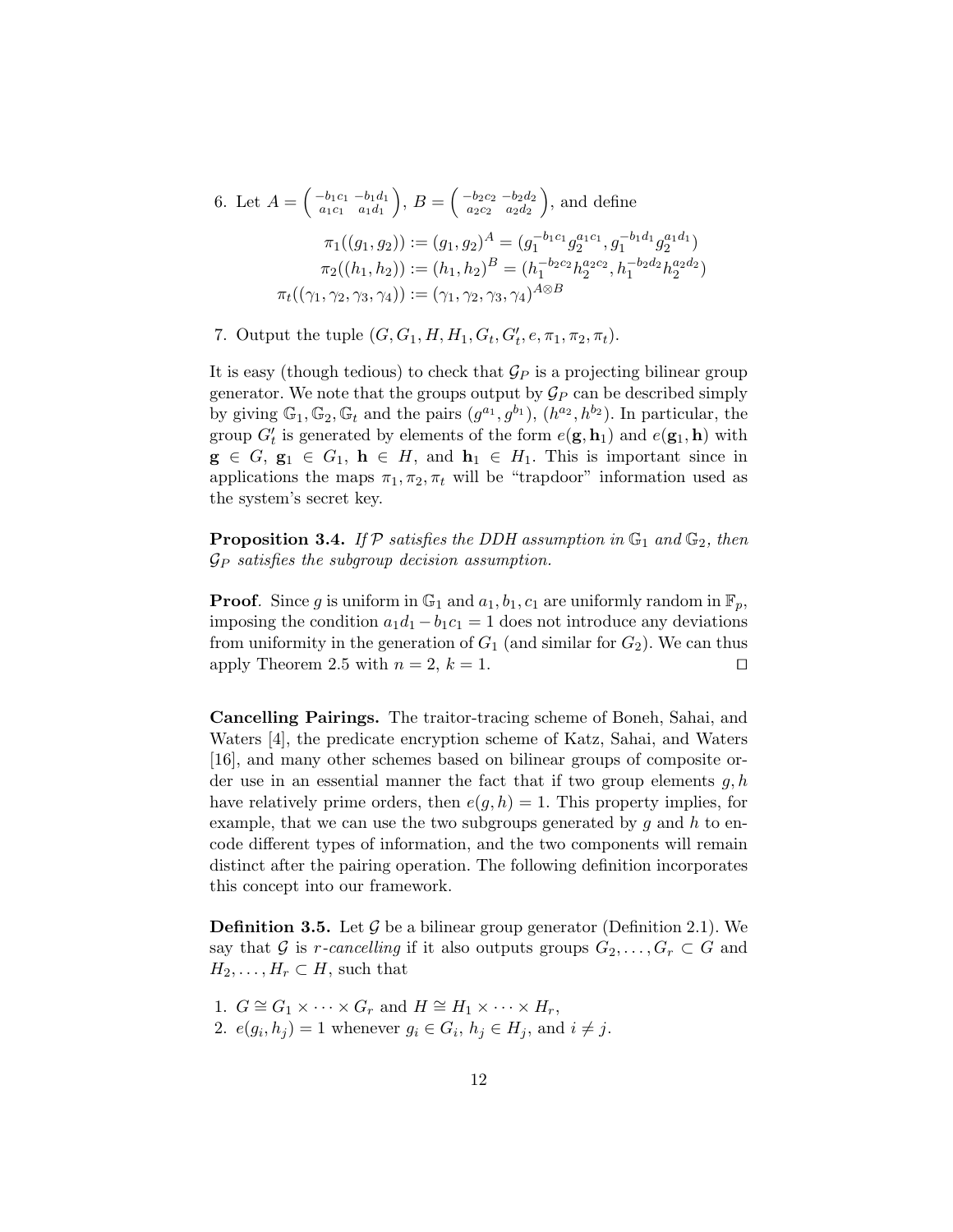**Example 3.6.** The bilinear group generator  $\mathcal{G}_{BGN}$  of Example 2.3 is 2cancelling: we set  $G_2 = H_2$  to be the order- $p_2$  subgroup of  $E(\mathbb{F}_p)$ . An analogous r-cancelling generator can be built by making the group order N a product of r distinct primes.

Given a prime-order bilinear group generator  $P$ , we now show how to modify the bilinear group generator  $\mathcal{G}_1^n$  constructed in Theorem 2.5 so it is *n*-cancelling. We define the pairing  $e: G \times H \to G_t := \mathbb{G}_t$  to be

$$
e((g_1, \ldots, g_n), (h_1, \ldots, h_n)) := \prod_{i=1}^n \hat{e}(g_i, h_i),
$$
\n(3.1)

so we have  $e(g^{\vec{x}}, h^{\vec{y}}) = e(g, h)^{\vec{x} \cdot \vec{y}}$ , where  $\cdot$  indicates the vector dot product; this pairing is necessarily nondegenerate.

If  $\mathcal{G}_1^n$  is *n*-cancelling, then the subgroups  $G_i$ ,  $H_i$  are all cyclic of order p. Thus we need to choose generators  $g^{\vec{x}_i}$  of  $G_i$  and  $h^{\vec{y}_i}$  of  $H_i$  such that  $\vec{x}_i \cdot \vec{y}_j = 0$  if and only if  $i = j$ . This is straightforward: we first choose any set of *n* linearly independent  $\vec{x}_i$ ; then the equation  $\vec{x}_i \cdot \vec{y}_j = 0$  for all  $i \neq j$  gives a linear system n variables of rank  $n - 1$ , so there is a one-dimensional solution space in  $\mathbb{F}_p^n$ . If we choose  $\vec{y}_j$  in this space then with high probability we have  $\vec{x}_j \cdot \vec{y}_j \neq 0$ ; if this is not the case then we can start again with a different set of  $\vec{x}_i$ . We illustrate with concrete examples for  $n = 2$  and 3. We use the notation  $\langle X \rangle$  to indicate the cyclic group generated by  $X$ .

**Example 3.7.** Let  $P$  be a prime-order bilinear group generator. Define  $\mathcal{G}_{3C}$  to be a bilinear group generator that on input  $\lambda$  does the following:

- 1. Let  $(p, \mathbb{G}_1, \mathbb{G}_2, \mathbb{G}_t, \hat{e}) \stackrel{\text{R}}{\leftarrow} \mathcal{P}(\lambda)$  and let  $G = \mathbb{G}_{1,\lambda}^3 H = \mathbb{G}_2^3$ ,  $G_t = \mathbb{G}_t$ .
- 2. Choose generators  $g_1, g_2, g_3 \stackrel{\text{\'e}}{\leftarrow} \mathbb{G}_1$ ,  $h_1, h_2, h_3 \stackrel{\text{\'e}}{\leftarrow} \mathbb{G}_2$ .
- 3. Choose random  $x, y, z, u, v, w \stackrel{\text{R}}{\leftarrow} \mathbb{F}_p$ , with  $\begin{cases} \frac{-xv xw yu + yw + zu + zv \neq 0, \\ xv xw yu + yw + zu zv \neq 0. \end{cases}$
- 4. Define the subgroups

$$
\begin{split} G_1&=\langle (g_1,g_1^x,g_1^u)\rangle,\ G_2=\langle (g_2,g_2^y,g_2^v)\rangle,\ G_3=\langle (g_3,g_3^z,g_3^w)\rangle,\\ H_1&=\langle (h_1^{zv-yw},h_1^{v-v},h_1^{y-z})\rangle,\ H_2=\langle (h_2^{zu-xw},h_2^{v-u},h_2^{z-x})\rangle,\\ H_3&=\langle (h_3^{yu-xv},h_3^{v-u},h_3^{x-y})\rangle. \end{split}
$$

- 5. Define  $e: G \times H \to G_t$  by (3.1) (with  $n = 3$ ).
- 6. Output the tuple  $(G, G_1, G_2, G_3, H, H_1, H_2, H_3, G_t, e)$ .

It is straightforward to show that  $\mathcal{G}_{3C}$  is a 3-cancelling bilinear group generator. The inequalities in Step (3) guarantee non-degeneracy of the pairing e. Note that choosing the elements  $g_1, g_2, g_3$  independently uniform allows us to scale the vectors  $\vec{x}_1 = (1, x, u), \vec{x}_2 = (1, y, v), \vec{x}_3 = (1, z, w)$ so their first components are 1 without losing uniformity.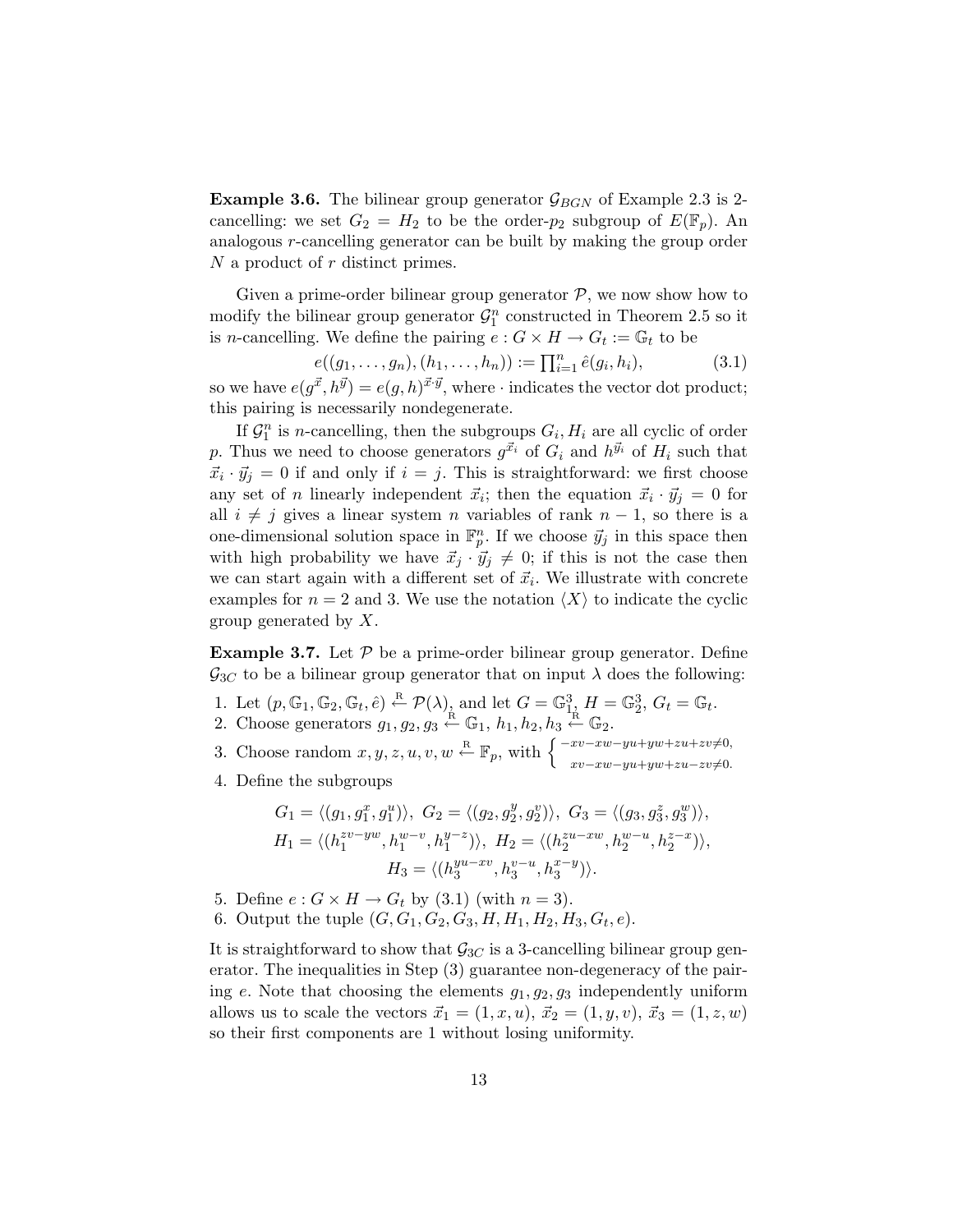**Example 3.8.** We define a 2-cancelling bilinear group generator  $\mathcal{G}_{2C}$  by restricting the construction in Example 3.7 to the first two components. Explicitly, we have  $G = \mathbb{G}_1^2$ ,  $H = \mathbb{G}_2^2$ ,  $G_t = \mathbb{G}_t$  and we set  $u = 0$ ,  $v = 0$ ,  $w = 1$  to obtain

$$
G_1 = \langle (g_1, g_1^x) \rangle, \ G_2 = \langle (g_2, g_2^y) \rangle, \ H_1 = \langle (h_1^{-y}, h_1) \rangle, \ H_2 = \langle (h_2^{-x}, h_2) \rangle.
$$

We define  $e: G \times H \to G_t$  by (3.1) and output  $(G, G_1, G_2, H, H_1, H_2, G_t, e)$ .

**Example 3.9.** If we have a symmetric pairing (i.e.  $\mathbb{G}_1 = \mathbb{G}_2$ ), then for any  $n > k > 1$  we can obtain an  $(n - k + 1)$ -cancelling bilinear group generator  $\mathcal{G}_L(n,k)$  by doing the following:

- 1. Let  $(p, \mathbb{G}, \mathbb{G}_t, \hat{e}) \stackrel{\text{R}}{\leftarrow} \mathcal{P}(\lambda)$ , and let  $G = H = \mathbb{G}^n$ ,  $G_t = \mathbb{G}_t$ .
- 2. Choose  $\vec{x}_1, \ldots, \vec{x}_n \stackrel{\text{R}}{\leftarrow} \mathbb{F}_p^n$ , such that  $\{\vec{x}_i\}$  is linearly independent and for all  $i > k$  we have  $\vec{x}_i \cdot \vec{x}_j = 0$  if  $i \neq j$ , and  $\vec{x}_i \cdot \vec{x}_j \neq 0$  if  $i = j$ .
- 3. Choose a generator  $g \stackrel{\text{R}}{\leftarrow} \mathfrak{S}$ , and let  $\gamma_i = g^{\vec{x}_i} \in G$ .
- 4. Let  $G_1 = \langle \gamma_1, \ldots, \gamma_k \rangle$ , and  $G_i = \langle \gamma_{i+k-1} \rangle$  for  $2 \leq i \leq n-k+1$ .
- 5. Define e by  $(3.1)$  and output  $(G, G_1, \ldots, G_{n-k+1}, G_t, e)$ .

**Proposition 3.10.** If  $P$  satisfies the DDH assumption in  $\mathbb{G}_1$  and  $\mathbb{G}_2$ , then  $\mathcal{G}_{3C}$  and  $\mathcal{G}_{2C}$  satisfy the subgroup decision assumption. If  $\mathbb{G}_1 = \mathbb{G}_2$ and P satisfies the k-linear assumption in  $\mathbb{G}_1$ , then  $\mathcal{G}_L(n,k)$  satisfies the subgroup decision assumption.

**Proof.** Recall that an SDP adversary is given only  $G, G_1, H, H_1$ , and not a description of any  $G_i$  or  $H_i$  for  $i \geq 2$ . Since in each case the generators of  $G_1$  and  $H_1$  are independent and uniform, the outputs of  $\mathcal{G}_{3C}$ ,  $\mathcal{G}_{2C}$ , and  $\mathcal{G}_L(n,k)$  are distributed identically to the output of  $\mathcal{G}_k^n$  (for the appropriate values of  $n, k$ ) so we may apply Theorem 2.5.

#### 4 Performance Analysis

Our primary motivation for converting composite-order group protocols to prime-order groups is to improve efficiency in implementations. This improvement results from the fact that we can use smaller prime-order groups than composite-order groups at equivalent security levels. We now examine this improvement concretely. Specifically, we compare the sizes of the groups  $G, H$ , and  $G_t$  produced by the bilinear group generator  $\mathcal{G}_{BGN}$  (Example 2.3) with the four examples from Section 3 of bilinear group generators built from prime-order generators.

For the generators  $\mathcal{G}_P$  (Example 3.3),  $\mathcal{G}_{3C}$  (Example 3.7), and  $\mathcal{G}_{2C}$ (Example 3.8) we take the prime-order bilinear group generator  $P$  to be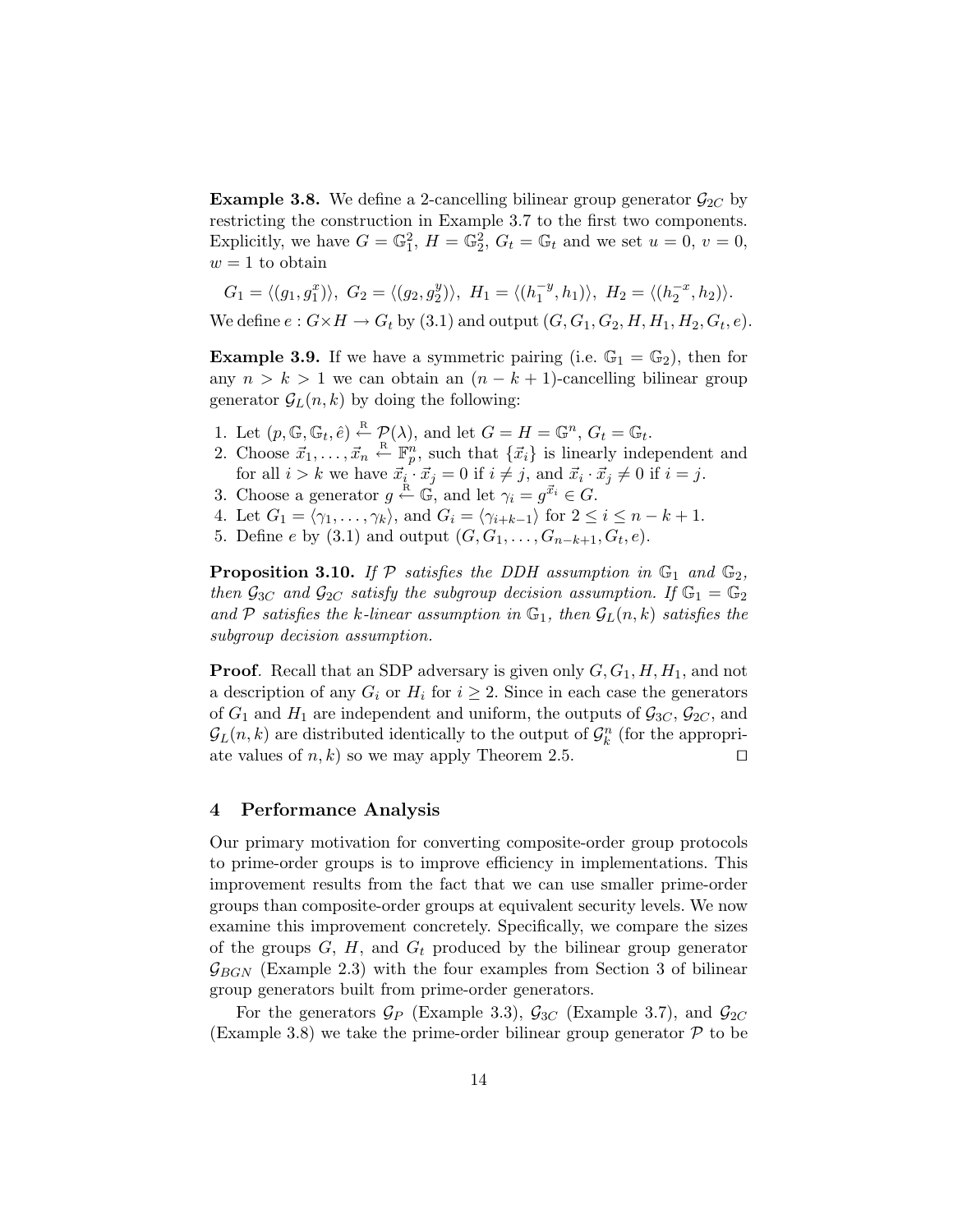an algorithm that produces a "pairing-friendly" ordinary elliptic curve E over a finite field  $\mathbb{F}_q$ . On such curves there are two "distinguished" subgroups  $\mathbb{G}_1$  and  $\mathbb{G}_2$  of order p in which the DDH problem is presumed to be infeasible, and such that the Tate pairing  $\hat{e} : \mathbb{G}_1 \times \mathbb{G}_2 \to \mathbb{G}_t \subset \mathbb{F}_q^*$  $_{q^k}^*$  is nondegenerate. Here  $k$  is the *embedding degree*, defined to be the smallest integer such that p divides the order of  $\mathbb{F}_q^*$  $_q^*$  .

The ordinary elliptic curves  $E$  that give the best performance while providing discrete log security comparable to three commonly proposed levels of AES security are as follows. The group sizes follow the 2007 NIST recommendations [1]. Further details can be found in the full version of this paper [10, Appendix A]; descriptions of the elliptic curves are in [9].

80-bit security: A 170-bit MNT curve with embedding degree  $k = 6$ . 128-bit security: A 256-bit Barreto-Naehrig curve with  $k = 12$ . **256-bit security:** A 640-bit Brezing-Weng curve with  $k = 24$ .

The advantage of the generator  $\mathcal{G}_L$  is that we can use a prime-order group with a symmetric pairing, which only exists on supersingular elliptic curves. Thus in this case we take  $\mathcal P$  to produce a supersingular curve over  $\mathbb{F}_{3^m}$  with embedding degree  $k = 6$ . The fields that provide the best "match" for group orders at our three security levels are  $\mathbb{F}_{3^{111}},\, \mathbb{F}_{3^{323}},$  and  $\mathbb{F}_3$ <sup>1615</sup>. Since 6 is the maximum possible embedding degree for supersingular curves, at high security levels the group  $\mathbb{G}_1$  will be much larger than the group  $\mathbb{G}_1$  on an equivalent ordinary curve.

Table 1 compares the sizes of the groups produced by all of our bilinear group generators at each of the three security levels. In all cases the groups  $G$  and  $H$  built using products of prime-order groups are much smaller than the groups  $G$  and  $H$  built using composite-order groups. The group  $G_t$  for the projecting generator  $\mathcal{G}_P$  is twice as large as the composite-order  $G_t$ , due to the fact that elements of  $G_t$  are four elements of  $\mathbb{F}_{q^k}$ . However, the groups  $G_t$  for the cancelling generators  $\mathcal{G}_{2C}$ ,  $\mathcal{G}_{3C}$ ,  $\mathcal{G}_L$  are half as large as the composite-order  $G_t$ .

The last column indicates the number of elliptic curve pairings required to compute the pairing e for the specified generator. While the prime-order generators require more pairings than the composite-order generator  $\mathcal{G}_{BGN}$ , the sizes of the elliptic curve groups in this case are so much smaller that the pairings will be far more than four times faster. For example, the Tate pairing on a 1024-bit supersingular curve runs  $\approx 50$ times slower than the Tate pairing on a 170-bit MNT curve [18], so a pairing for  $\mathbb{G}_P$  at the 80-bit security level will be roughly 12 times faster than a pairing for  $\mathbb{G}_{BGN}$ .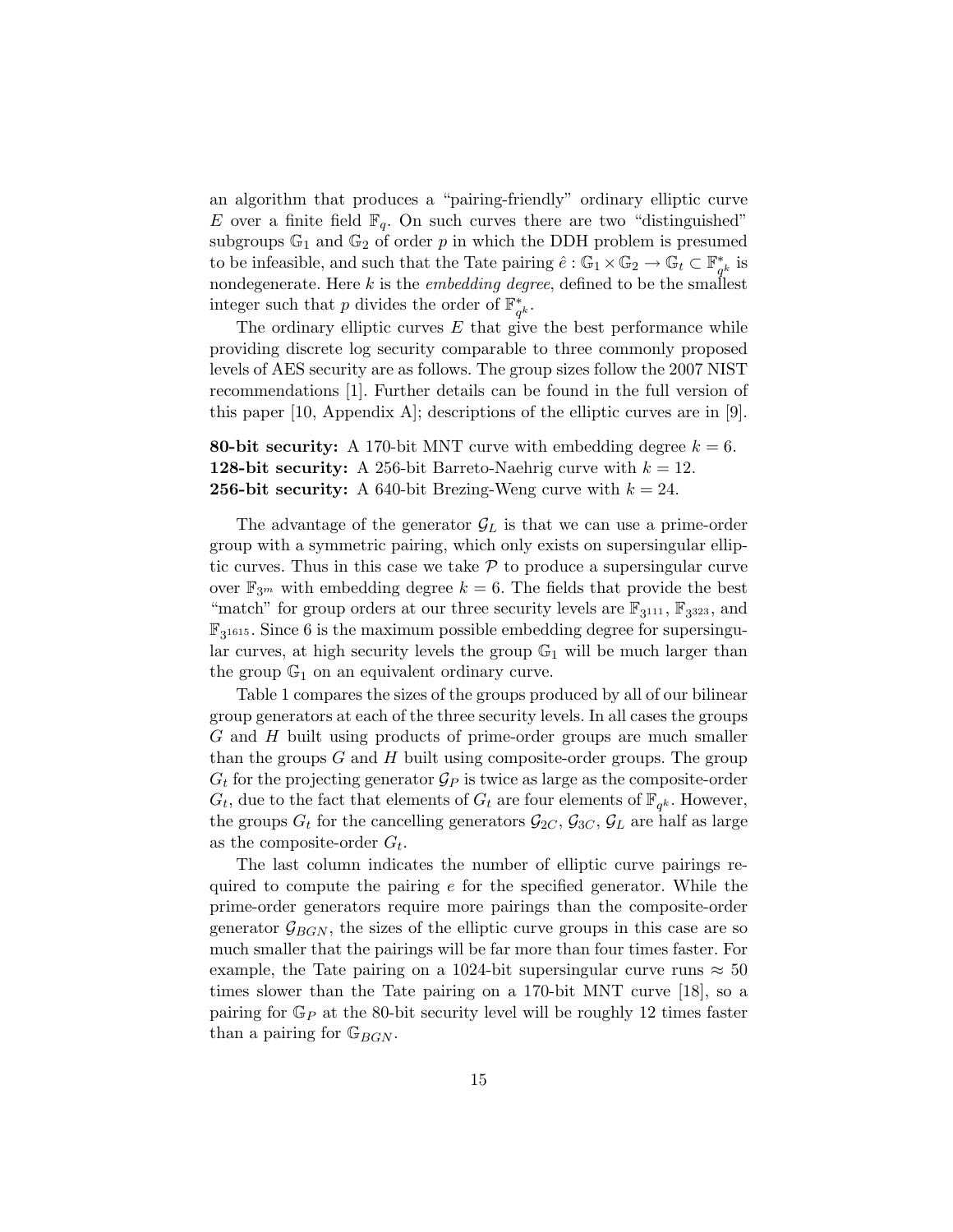Table 1. Estimated bit sizes of group elements for bilinear group generators at three different security levels.

|                                      | 80-bit AES |   |       | 128-bit AES |   |       | 256-bit AES |   |                                                              | ∥#Pai-∣                     |
|--------------------------------------|------------|---|-------|-------------|---|-------|-------------|---|--------------------------------------------------------------|-----------------------------|
| Bilinear group generator             |            | H | $G_t$ | G           | Η | $G_t$ | G           | Н | $G_t$                                                        | rings                       |
| $ \mathcal{G}_{BGN} $ (Example 2.3)  |            |   |       |             |   |       |             |   | $[1024]1024]2048$ $[3072]3072$ $[6144]15360]15360$ $[30720]$ |                             |
| $ \mathcal{G}_P $ (Example 3.3)      |            |   |       |             |   |       |             |   | 340   680   4080   512   1024   12288   1280   5120   61440  | 4                           |
| $ \mathcal{G}_{3C} $ (Example 3.7)   |            |   |       |             |   |       |             |   | 510   1020   1020   768   1536   3072   1920   7680   15360  | 3                           |
| $ \mathcal{G}_{2C} $ (Example 3.8)   |            |   |       |             |   |       |             |   | 340   680   1020   512   1024   3072   1280   5120   15360   | $\mathcal{D}_{\mathcal{L}}$ |
| $ \mathcal{G}_L(3,2) $ (Example 3.9) | 528        |   |       |             |   |       |             |   | 528 1056 1536 1536 3072 7680 7680 15360                      | 3                           |
| $ \mathcal{G}_L(4,2) $ (Example 3.9) | 704        |   |       |             |   |       |             |   | 704  1056  2048 2048  3072   10240 10240 15360               | 4                           |

#### 5 Application: The BGN Cryptosystem

Our first application of the framework developed above is to the publickey encryption scheme of Boneh, Goh, and Nissim [3]. This scheme has the feature that given two ciphertexts, anyone can create a new ciphertext that encrypts either the sum or the product of the corresponding plaintexts. The product operation can only be carried out once; the system is thus "partially doubly homomorphic."

Step 1 of the conversion process is to write the scheme in the abstract framework and transfer it to asymmetric groups. In the original BGN protocol any ciphertext may be paired with any other ciphertext, so in the asymmetric setting each computation in  $G$  must be duplicated in  $H$ . We must use a projecting pairing, as the decryption algorithm requires projection away from a certain subgroup.

- KeyGen( $\lambda$ ): Let G be a projecting bilinear group generator (Definition 3.1). Compute  $(G, G_1, H, H_1, G_t, G'_t, e, \pi_1, \pi_2, \pi_t) \leftarrow \mathcal{G}(\lambda)$ . Choose  $g \stackrel{\text{R}}{\leftarrow} G, h \stackrel{\text{R}}{\leftarrow} H$ , and output the public key  $PK = (G, G_1, H, H_1, G_t, e,$  $g, h$ ) and the secret key  $SK = (\pi_1, \pi_2, \pi_t)$ .
- **Encrypt**( $PK, m$ ): Choose  $g_1 \stackrel{R}{\leftarrow} G_1$  and  $h_1 \stackrel{R}{\leftarrow} H_1$ . (Recall that the output of  $G$  allows random sampling from  $G_1$  and  $H_1$ .) Output the ciphertext  $(C_A, C_B) = (g^m \cdot g_1, h^m \cdot h_1) \in G \times H.$
- Multiply( $PK, C_A, C_B$ ): This algorithm takes as input two ciphertexts  $C_A \in$ G and  $C_B \in H$ . Choose  $g_1 \stackrel{R}{\leftarrow} G_1$  and  $h_1 \stackrel{R}{\leftarrow} H_1$ , and output  $C =$  $e(C_A, C_B) \cdot e(g, h_1) \cdot e(g_1, h) \in G_t.$
- Add( $PK, C, C'$ ): This algorithm takes as input two ciphertexts  $C, C'$  in one of G, H, or  $G_t$ . Choose  $g_1 \stackrel{\text{R}}{\leftarrow} G_1$ ,  $h_1 \stackrel{\text{R}}{\leftarrow} H_1$ , and do the following: 1. If  $C, C' \in G$ , output  $C \cdot C' \cdot g_1 \in G$ .
	- 2. If  $C, C' \in H$ , output  $C \cdot C' \cdot h_1 \in H$ .
	- 3. If  $C, C' \in G_t$ , output  $C \cdot C' \cdot e(g, h_1) \cdot e(g_1, h) \in G_t$ .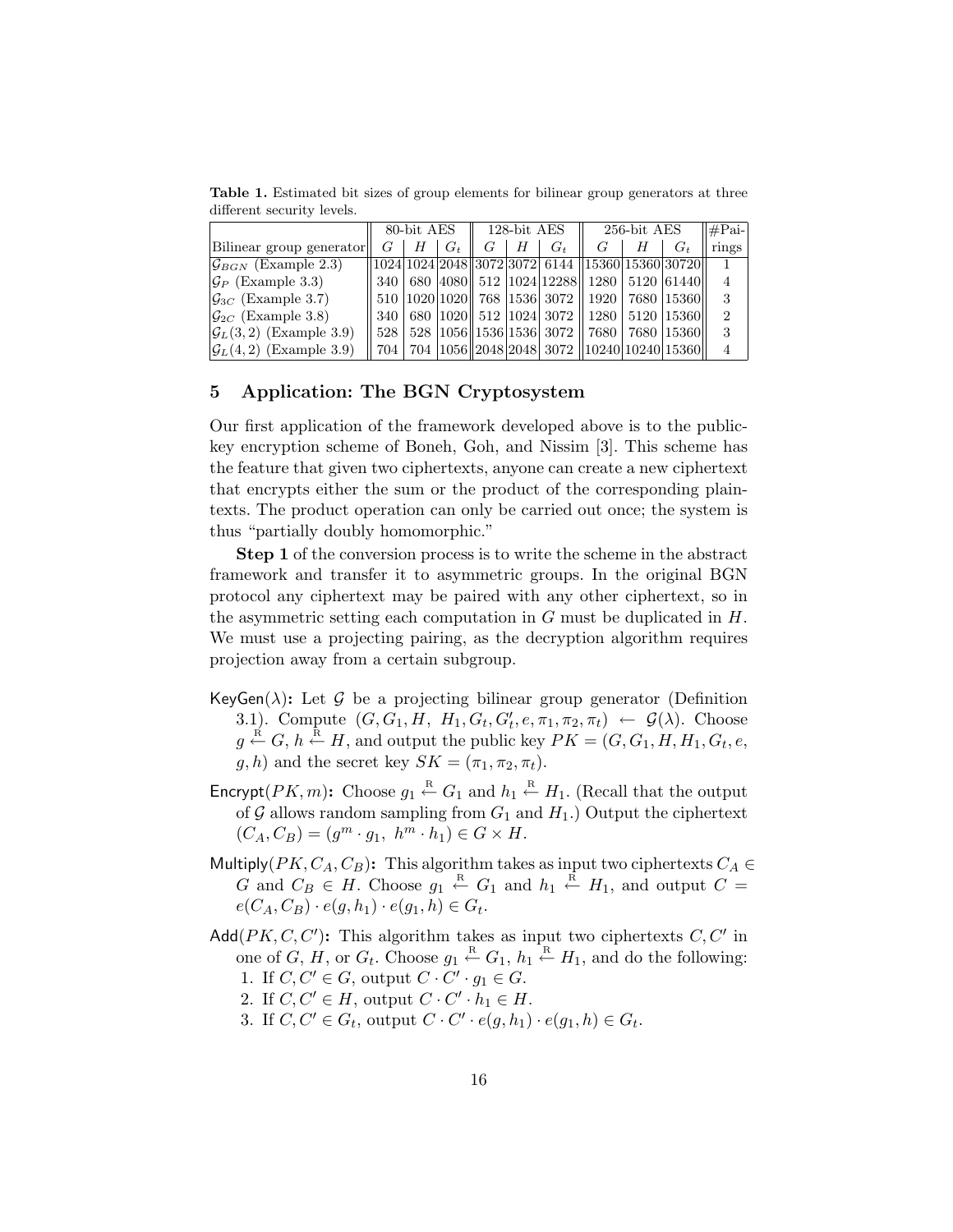Decrypt $(SK, C)$ : The input ciphertext C is an element of G, H, or  $G_t$ .

- 1. If  $C \in G$ , output  $m \leftarrow \log_{\pi_1(g)}(\pi_1(C)).$
- 2. If  $C \in H$ , output  $m \leftarrow \log_{\pi_2(h)}(\pi_2(C))$ .
- 3. If  $C \in G_t$ , output  $m \leftarrow \log_{\pi_t(e(g,h))}(\pi_t(C)).$

It is clear that if  $C, C'$  are encryptions of  $m, m'$  respectively, then the Add algorithm gives a correctly distributed encryption of  $m + m'$ . Furthermore, it follows from the bilinear property of the pairing that if  $C_A \in G$ ,  $C_B \in H$  are the left and right halves of encryptions of  $m, m'$ respectively, then the Multiply algorithm gives a correctly distributed encryption of  $m \cdot m'$ . Since there is no pairing on  $G_t$  we can only perform the multiplication once.

Correctness of decryption of ciphertexts in  $G$  and  $H$  follows from the fact that  $G_1, H_1$  are in the kernels of  $\pi_1, \pi_2$ , respectively. Correctness of decryption of ciphertexts in  $G_t$  follows from the "projecting" properties of G; for example, we have  $\pi_t(e(g, h_1)) = e(\pi_1(g), \pi_2(h_1)) = e(\pi_1(g), 1) = 1$ .

Step 2 of the conversion process is to translate the security assumptions to asymmetric bilinear groups. In this case, semantic security of ciphertexts in G follows from the subgroup decision assumption on the left for  $G$ . Intuitively, if  $G$  satisfies the subgroup decision assumption on the left, then an adversary cannot distinguish the real system from a "fake" system in which  $g \in G_1$ . Semantic security then follows from the fact that in the fake system the ciphertext element  $C_A$  will be a uniformly random element of  $G_1$  and thus will contain no information about the message m. The same argument holds for ciphertexts in  $H$ , and semantic security of ciphertexts in  $G_t$  follows from semantic security in  $G$  and  $H$ . For further details see [3, Theorem 3.1].

Step 3 is to translate the assumption to prime-order groups. Since the security proof uses no intrinsic properties of the groups  $G$  and  $H$ , it carries over to our more general setting.

**Theorem 5.1.** Let  $P$  be a prime-order bilinear group generator, and let  $\mathcal{G}_P$  be the projecting bilinear group generator constructed from  $\mathcal P$  in Example 3.3. If P satisfies the DDH assumption in  $\mathbb{G}_1$  and  $\mathbb{G}_2$ , then the BGN cryptosystem instantiated with  $\mathcal{G} = \mathcal{G}_P$  is semantically secure.

When instantiated with either  $\mathcal{G}_{BGN}$  or  $\mathcal{G}_P$ , decryption in the BGN system requires taking discrete logarithms in a group of large prime order. Thus to achieve efficient decryption the message space must be small (i.e., logarithmic in the group size). It is an open problem to find a projecting bilinear group generator  $\mathcal G$  for which the subgroup decision assumption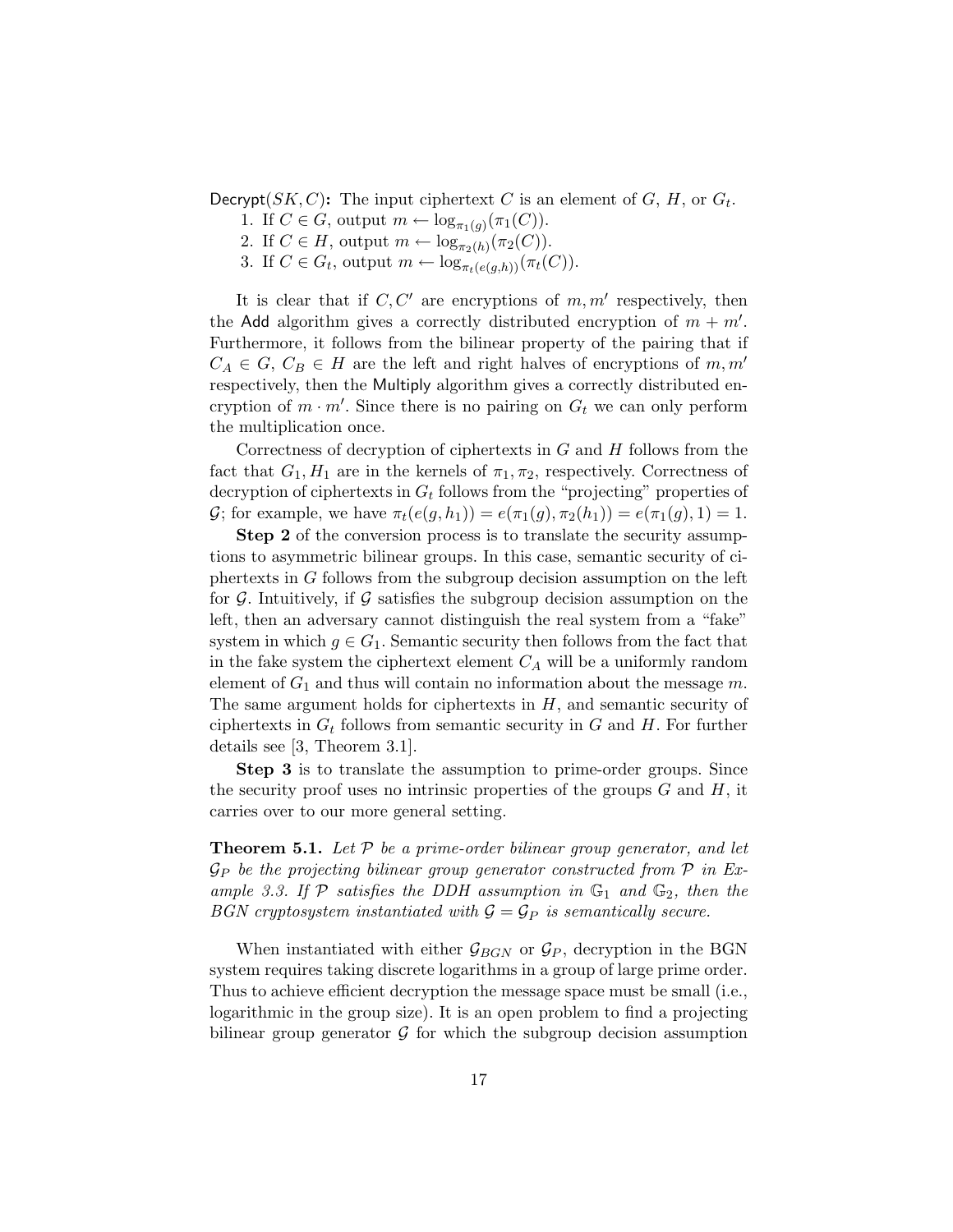may hold and for which discrete logarithms can be computed in a subset of  $\pi_1(G)$  whose size is a constant fraction of the full group order.

If we carry out the tensor product construction described in Section 3 for any k and  $n \geq k+1$ , we obtain an instantiation of the BGN cryptosystem whose security depends on the k-Linear assumption. Since ciphertexts will consist of n elements of  $\mathbb{G}_1$  or  $\mathbb{G}_2$  or  $n^2$  elements of  $\mathbb{G}_t$ , these systems will be less efficient than the system constructed using  $\mathcal{G}_P$ , which has  $(n, k) = (2, 1)$ . We do note, however, that if  $k \geq 2$  we can use a group with a symmetric pairing, in which case the Encrypt algorithm needs only to output the ciphertext  $C_A$ .

#### 6 More Applications

We conclude by summarizing several further applications of our framework to cryptosystems constructed using composite-order groups. Details can be found in the full version of this paper [10].

Traitor Tracing. Boneh, Sahai, and Waters [4] construct a traitor tracing system that is fully collusion resistant and has short ciphertexts. After reducing the construction of their system to construction of a primitive called private linear broadcast encryption (or PLBE), Boneh et al. devise a PLBE scheme using bilinear groups of composite order and show it secure under three assumptions in bilinear groups: the subgroup decision assumption, the 3-party Diffie-Hellman assumption, and the bilinear subgroup decision assumption.

To apply our general framework to the Boneh et al. PLBE scheme, we first write the original system using asymmetric pairings on abstract groups, and then convert the three assumptions to this more general context. We instantiate the system using the 2-cancelling bilinear group generator  $\mathcal{G}_{2C}$  of Example 3.8 and obtain the following security theorem.

**Theorem 6.1.** Let  $P$  be a prime-order bilinear group generator, and let  $\mathcal{G}_{2C}$  be the 2-cancelling bilinear group generator constructed from  $\mathcal{P}$  in Example 3.8. If  $P$  satisfies the DDH assumption in  $\mathbb{G}_2$  and the 3-party DDH assumptions in  $\mathbb{G}_1$  and  $\mathbb{G}_2$  (i.e., given  $g, g^a, g^b, g^c$ , no efficient adversary can distinguish  $g^{abc}$  from a random group element), then the Boneh-Sahai-Waters PLBE system is secure when instantiated with  $G = \mathcal{G}_{2C}$ .

Predicate Encryption. Katz, Sahai, and Waters [16] construct a predicate encryption scheme using bilinear groups whose order is a product N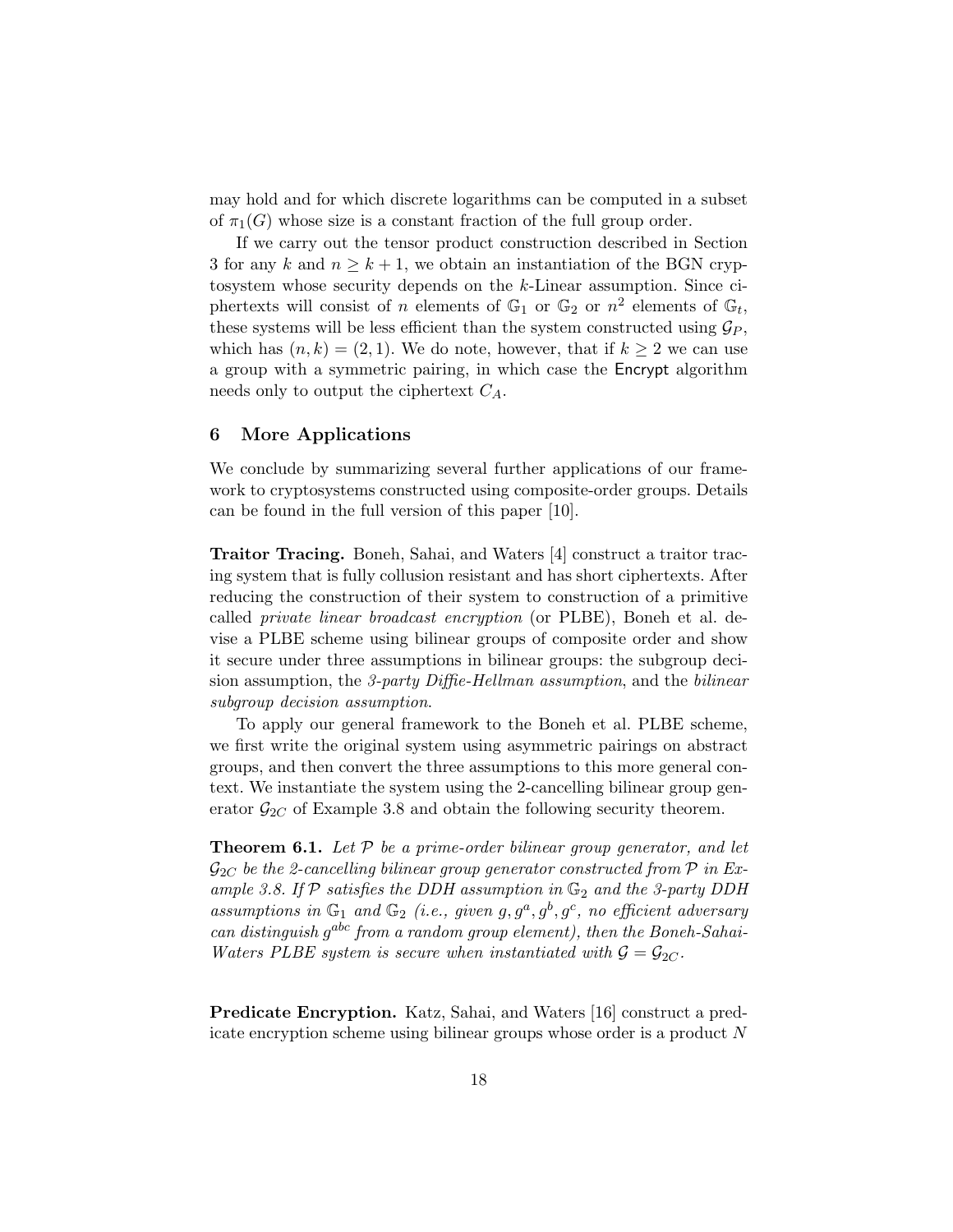of three distinct primes. The security of the system is based on two complex (yet constant-size) assumptions in composite-order bilinear groups, which we call Assumptions 1 and 2; both can be seen as variants of the subgroup decision problem.

To apply our general framework to this scheme, we write the scheme using a bilinear group generator with an asymmetric pairing and translate the security assumptions into this more general context. We then instantiate the system in two different ways, using the 3-cancelling bilinear group generators  $\mathcal{G}_{3C}$  of Example 3.7 and  $\mathcal{G}_{L}(4, 2)$  of Example 3.9. When using  $\mathcal{G}_{3C}$ , translating the asymmetric versions of Assumptions 1 and 2 explicitly to this setting produces two new (constant-size) assumptions in prime-order groups; we call these Assumptions 3 and 4. (We also show that these assumptions hold in the generic group model.) When using  $\mathcal{G}_L(4,2)$  we can use simpler assumptions at the expense of a less efficient system (cf. Table 1). We obtain the following security theorem for  $\mathcal{G}_{3C}$ ; details for both cases appear in the full paper.

**Theorem 6.2.** Let  $P$  be a prime-order bilinear group generator, and let  $\mathcal{G}_{3C}$  be the 3-cancelling bilinear group generator constructed from  $\mathcal{P}$  in Example 3.7. If  $\mathcal P$  satisfies Assumptions 3 and 4, then the Katz-Sahai-Waters predicate encryption scheme is secure when instantiated with  $\mathcal{G} =$  $\mathcal{G}_{2C}$ .

Further Work. We expect that our framework can be used to create prime-order group instantiations of other cryptosystems that use composite-order bilinear groups. However, since our construction is not black box, the security proof of each cryptosystem must be checked to ensure that it is still valid in our more general framework. For example, the proof of the Lewko-Waters IBE system [17] uses in an essential way the fact that G has two subgroups with relatively prime order; thus our prime-order construction does not apply in this case. Lewko and Waters do give a version of their system in prime-order groups, with a different security proof under new assumptions. It remains an open problem to find a framework that incorporates both versions of the system.

Acknowledgments. The author thanks Dennis Hofheinz, Eike Kiltz, and Brent Waters for helpful discussions.

### References

1. E. Barker, W. Barker, W. Burr, W. Polk, and M. Smid. "Recommendation for key management — Part 1: General (revised)." NIST Special Pub. 800-57 (2007).